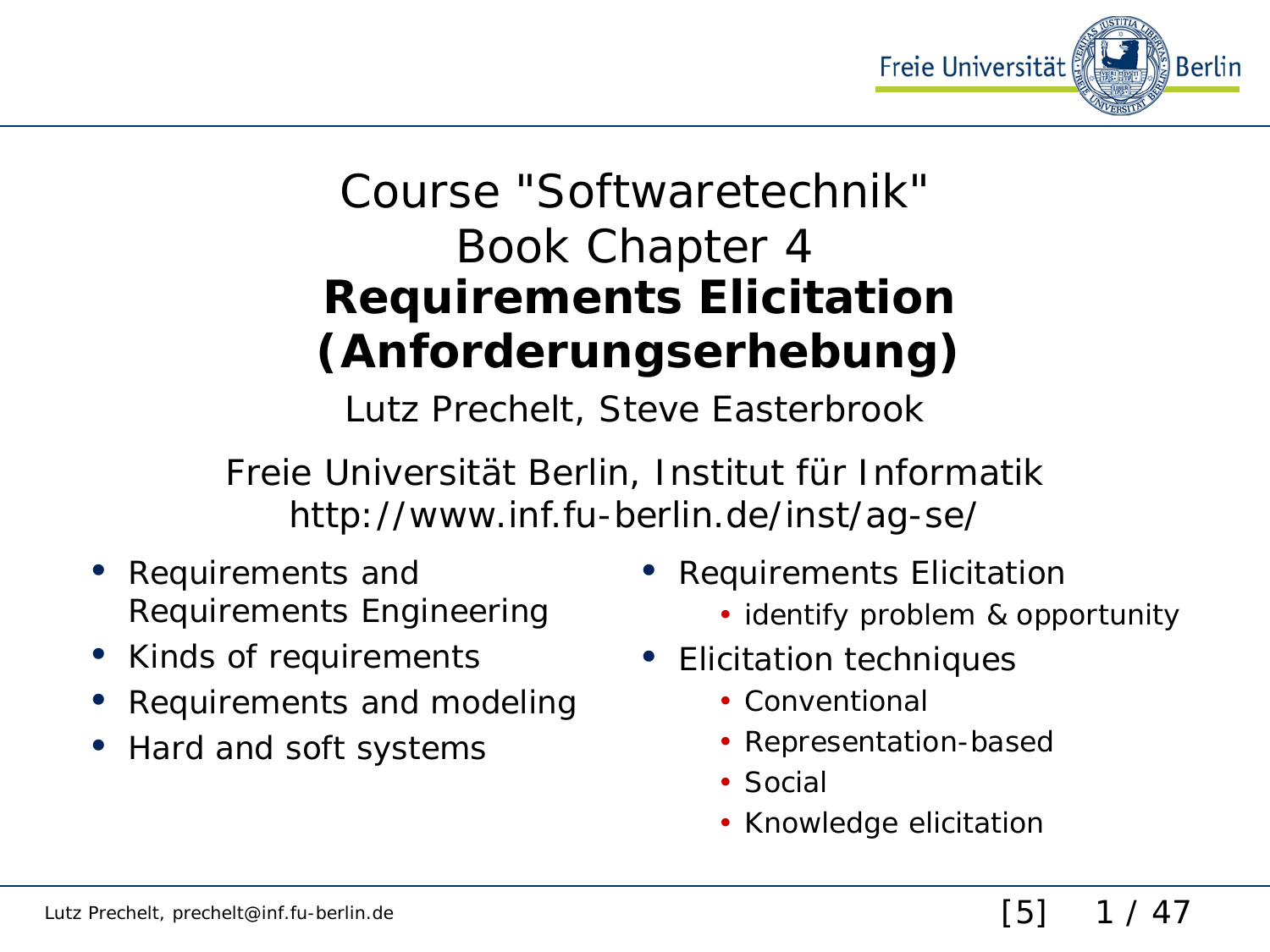#### Where are we?: Taxonomie "Die Welt der Softwaretechnik"

Welt der Problemstellungen:

- **Produkt (Komplexitätsprob.)**
	- **Anforderungen (Problemraum)**
	- Entwurf (Lösungsraum)
- Prozess (psycho-soziale P.)
	- Kognitive Beschränkungen
	- Mängel der Urteilskraft
	- Kommunikation, Koordination
	- Gruppendynamik
	- Verborgene Ziele
	- **Fehler**

Welt der Lösungsansätze:

• Technische Ansätze ("hart")

Freie Universität

- **Abstraktion**
- Wiederverwendung
- Automatisierung
- **Methodische Ansätze ("weich")**
	- **Anforderungsermittlung**
	- Entwurf
	- Qualitätssicherung
	- Projektmanagement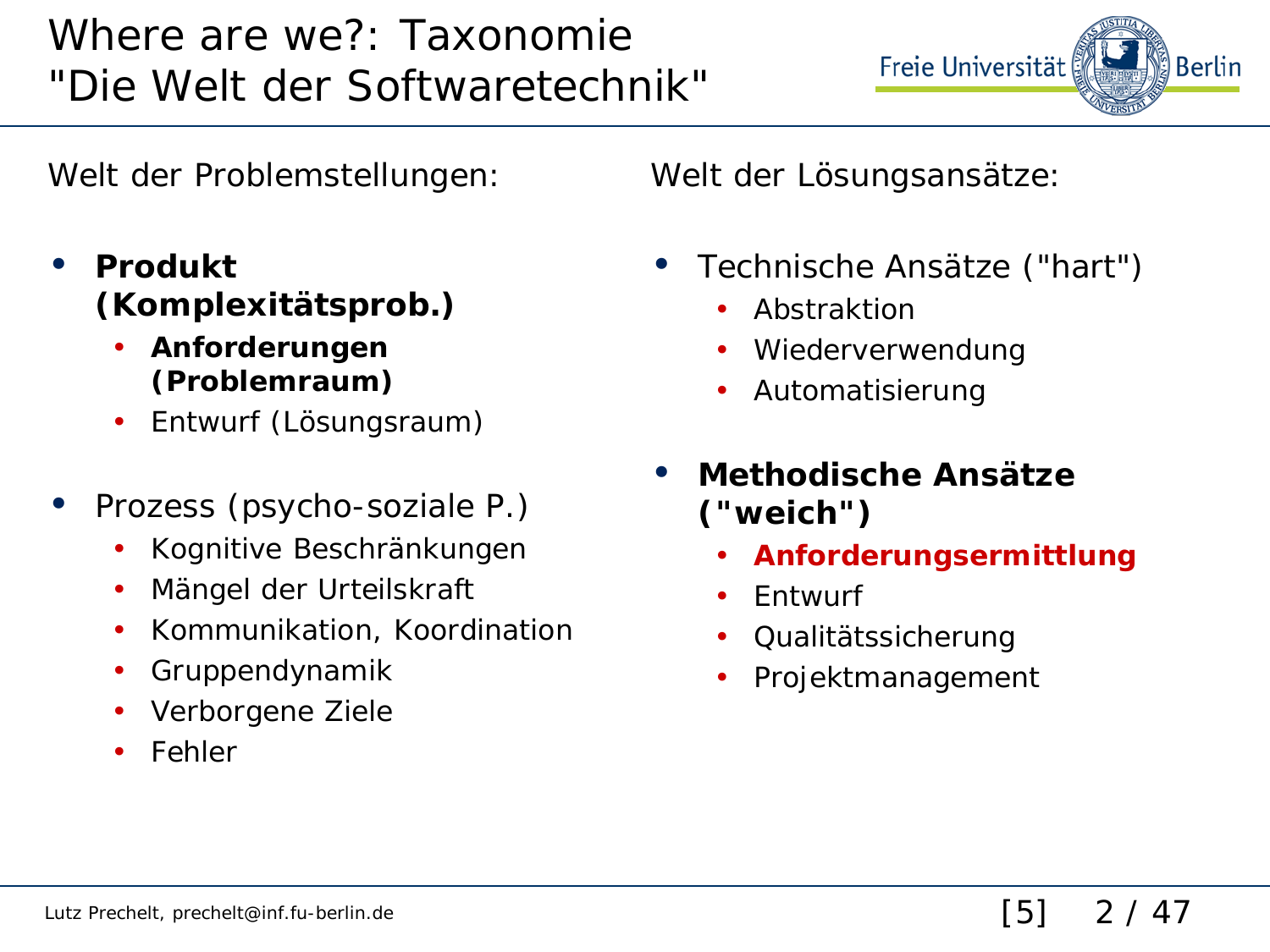

- Einsicht: Man darf sich nicht auf intuitiven Eindruck darüber verlassen, was gebaut werden sollte
	- sondern sollte die Anforderungen systematisch ermitteln
- Prinzipien:
	- **Erhebung** der Anforderungen bei allen Gruppen von Beteiligten
	- **Beschreibung** in einer Form, die die Beteiligten verstehen
	- **Validierung** anhand der verschriftlichten Form
	- **Spezifikation**: Übertragung in zur Weiterverarbeitung günstige Form
	- **Trennung von Belangen**: Anford. möglichst wenig koppeln
	- **Analyse auf Vollständigkeit**: Lücken aufdecken und schließen
	- **Analyse auf Konsistenz**: Widersprüche aufdecken und lösen
	- **Mediation**: Widersprüche, die auf Interessengegensätzen beruhen, einer Lösung zuführen (Kompromiss oder Win-Win)
	- **Verwaltung**: Übermäßige Anforderungsänderungen eindämmen, Anforderungsdokument immer aktuell halten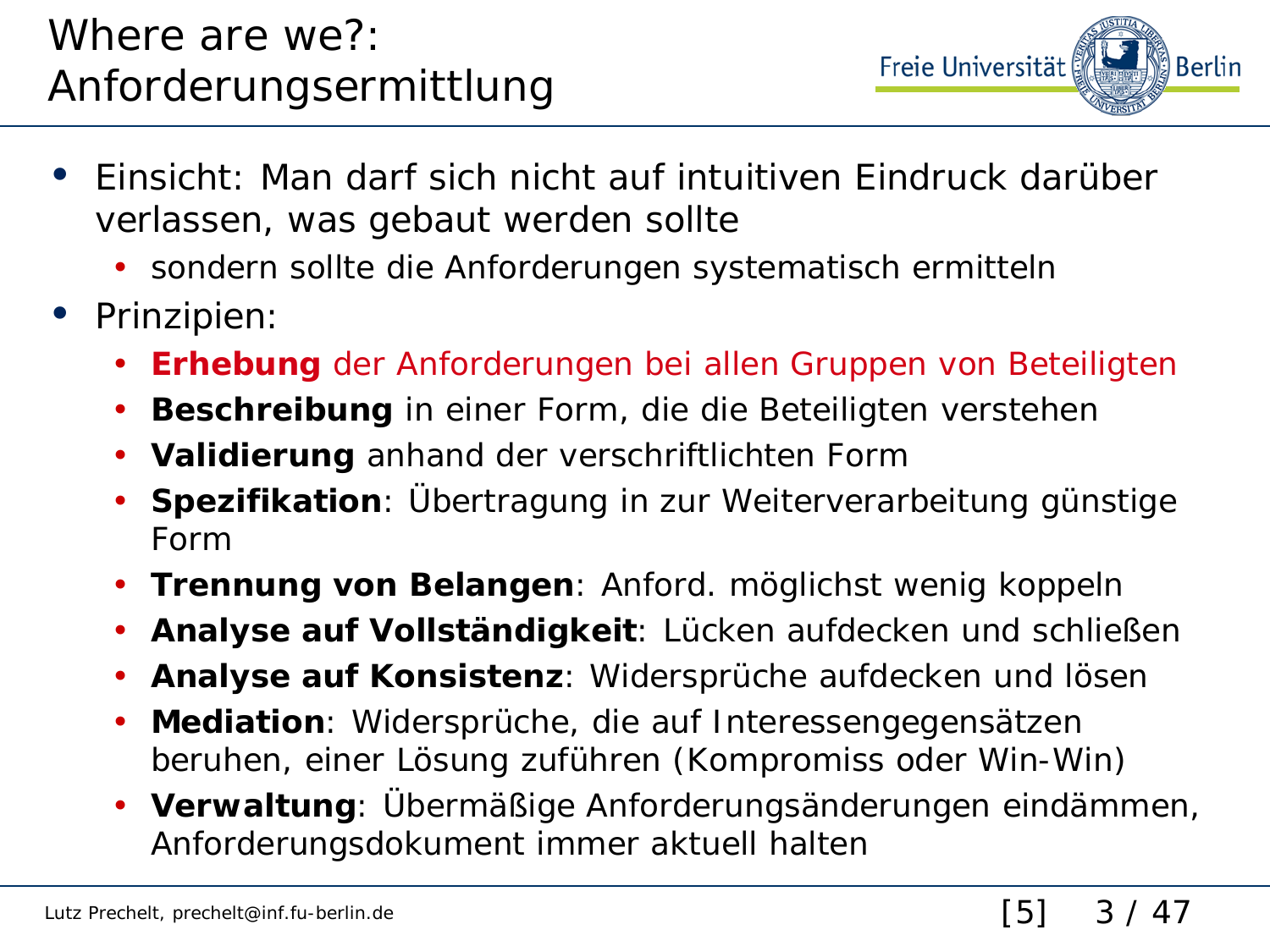

- What is a Requirement?
	- Something that someone needs in order to solve a problem or achieve an objective:
	- *"A condition or capability that must be met or possessed by a system or system component to satisfy a contract, standard, specification, or other formally imposed document. The set of all requirements forms the basis for subsequent development of the system or system component"*. [IEEE Std]
	- Note 1: Often, the "formally imposed document" does not exist, but there is still *somebody* wishing to be satisfied.
		- Informal requirements
	- Note 2: Often, what is written down in the "formally imposed document" will not really *satisfy* the system user
		- Invalid/incorrect requirements
	- Note 3: "System" can be a computer system (**system req's**) or a socio-technical system (**user requirements**)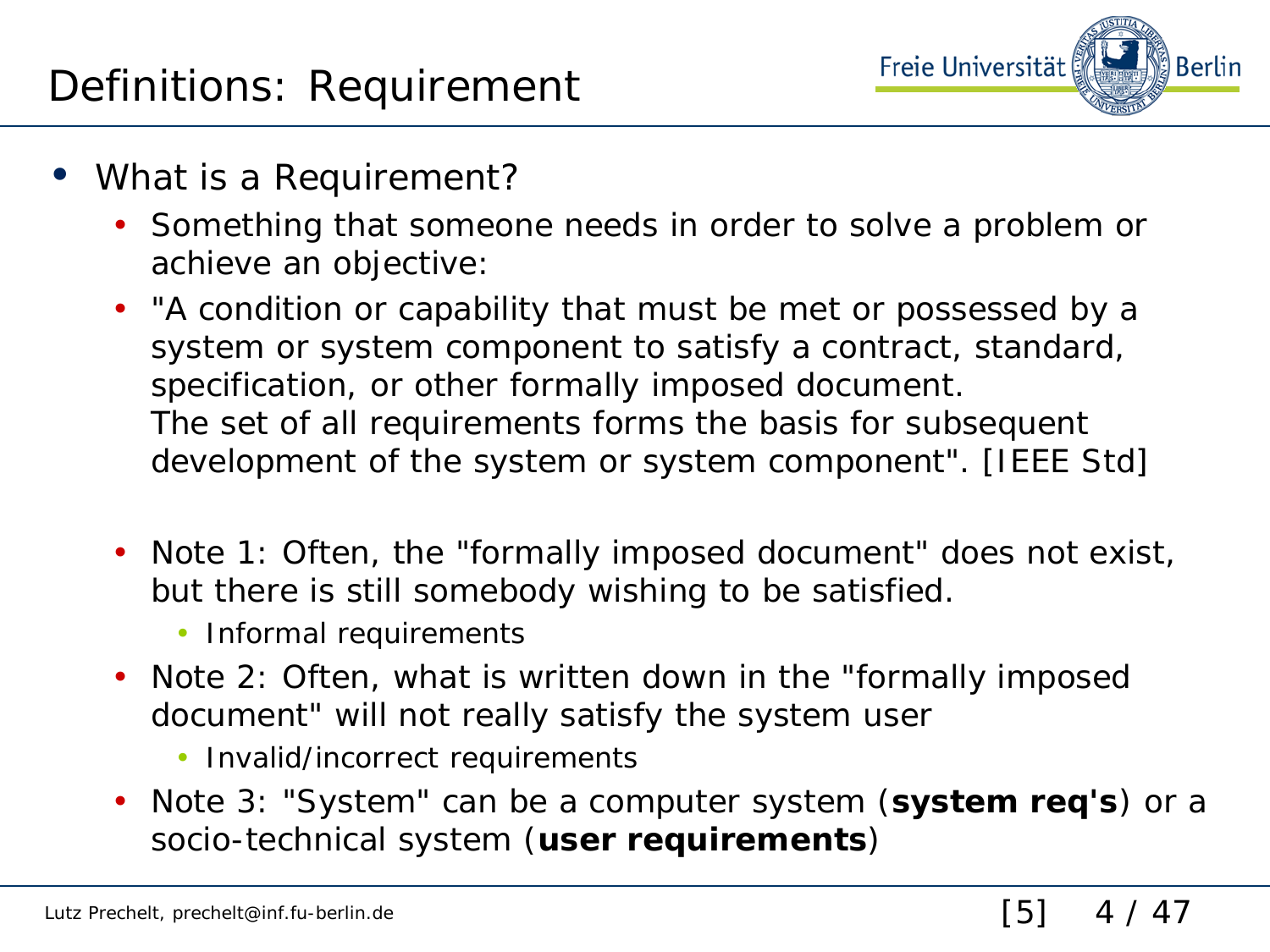- Functional requirements:
	- What the system does: the interactions between the system and its environment; independent from implementation
- Nonfunctional requirements:
	- Observable aspects of the system that are not directly related to functional behavior
	- e.g. performance or reliability aspects, etc.
- Safety/security requirements ("shall not" properties)
	- A kind of nonfunctional requirement: Behavior the system must never exhibit
	- e.g. "must be impossible to apply reverse thrust in mid-flight"
- Constraints ("Pseudo requirements"):
	- Imposed by the client or environment in which the system operates
	- Often concern the technology to be used (language, operating system, middleware etc.)

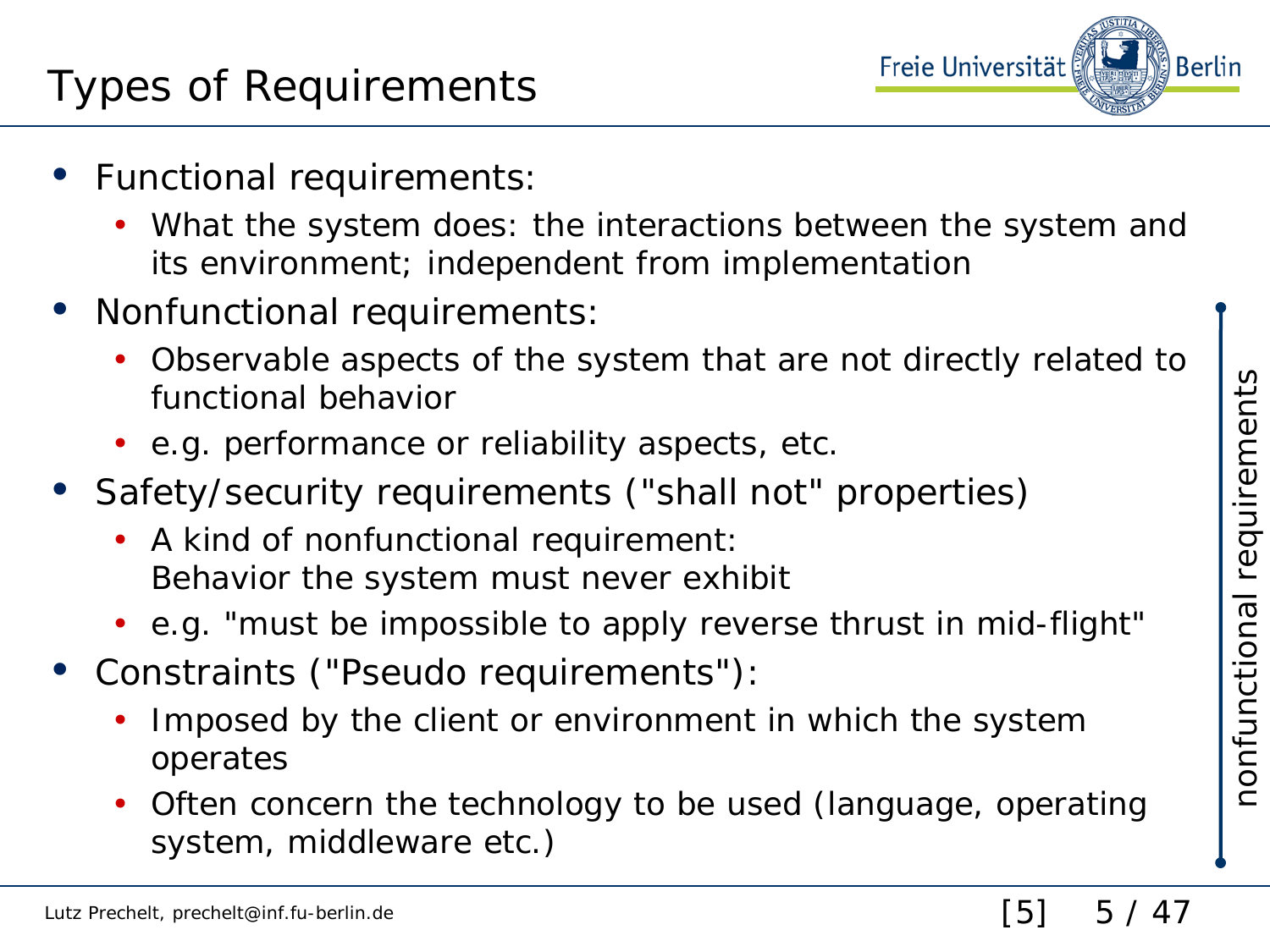

- Requirements Elicitation is part of Requirements Engineering
- Requirements Engineering (RE):
	- "[...] **Requirements Engineering** is the branch of systems engineering concerned with real-world goals for, services provided by, and constraints on software systems. Requirements Engineering is also concerned with the relationship of these factors to precise specifications of system behaviour and to their evolution over time and across system families..." [Zave94]
	- "[...] RE is concerned with identifying the purpose of a software system, and the contexts in which it will be used." [RE'01 CfP]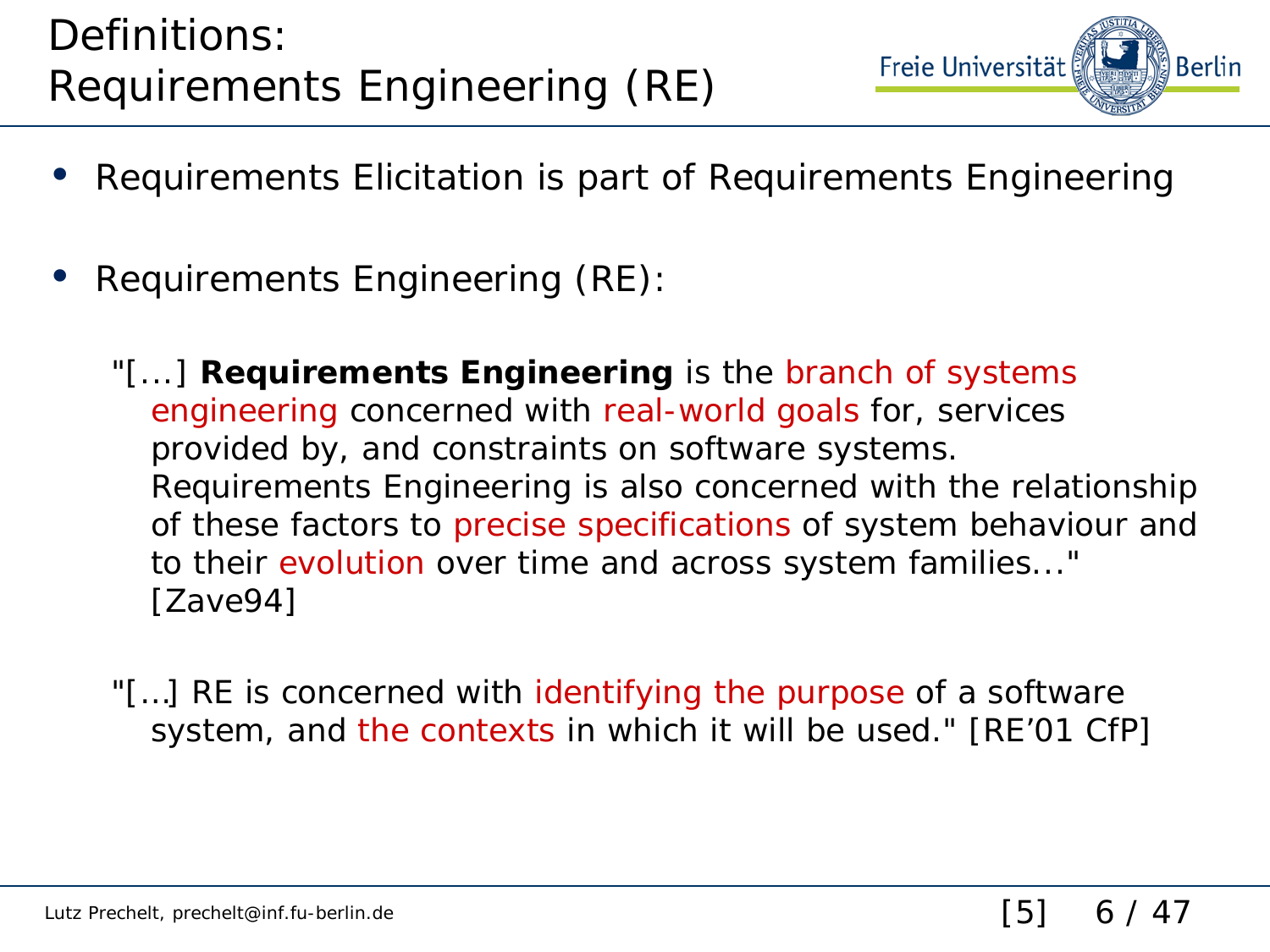

- 1. Understand the problem
	- Requirements **Elicitation**
	- understand the context and the goals in the user's terms
- 2. Formally describe the problem
	- Requirements Specification
	- describe what the SW must do to reach the goals
- 3. Attain agreement on the problem
	- Requirements Validation
	- find gaps, mistakes, and inconsistencies in the requirements
	- includes conflict resolution, negotiation
- 4. Maintain the agreement
	- Requirements Management
	- negotiate and decide on changes of the specification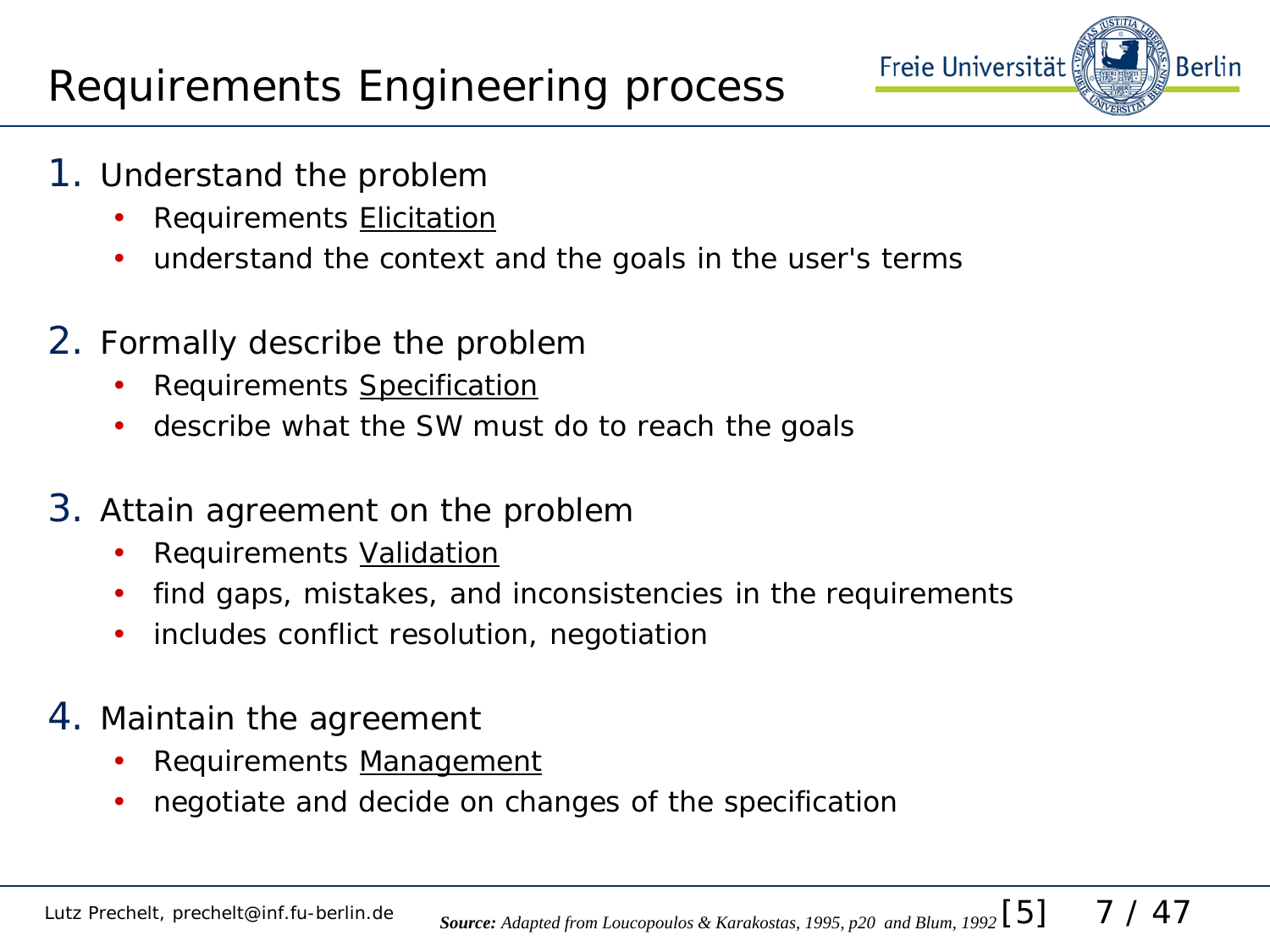### Conflict is natural and ubiquitous

- Even the most cooperative stakeholders ("Beteiligte") will inevitably have conflicts
- Conflict resolution is a core activity of RE



Freie Universität

္ခ် Berlin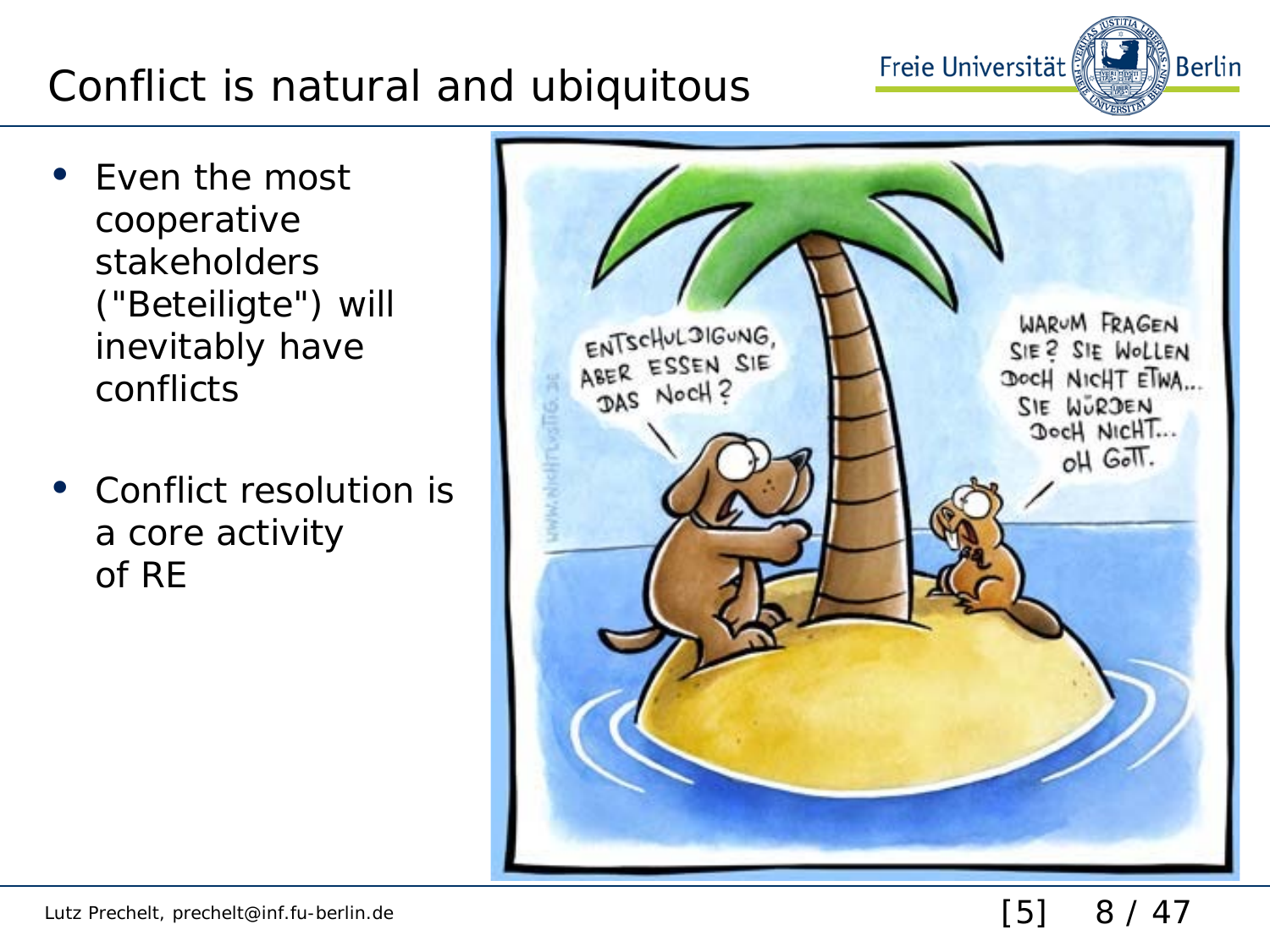#### Requirements Validation



- Even without conflict, requirements validation is a critical step in the development process
	- after requirements engineering or requirements analysis
	- perhaps again at delivery (during client acceptance test)
- Requirements validation criteria:
	- Correctness:
		- The requirements accurately represent the client's view.
	- Completeness:
		- All possible scenarios in which the system can be used are described, including exceptional behavior by the user or the system
	- Consistency:
		- No functional or nonfunctional requirements contradict one another
	- Feasibility/Realism:
		- Requirements can realistically be implemented and delivered
	- Traceability:
		- It will be possible to trace each system function to a corresponding (set of) functional requirement(s)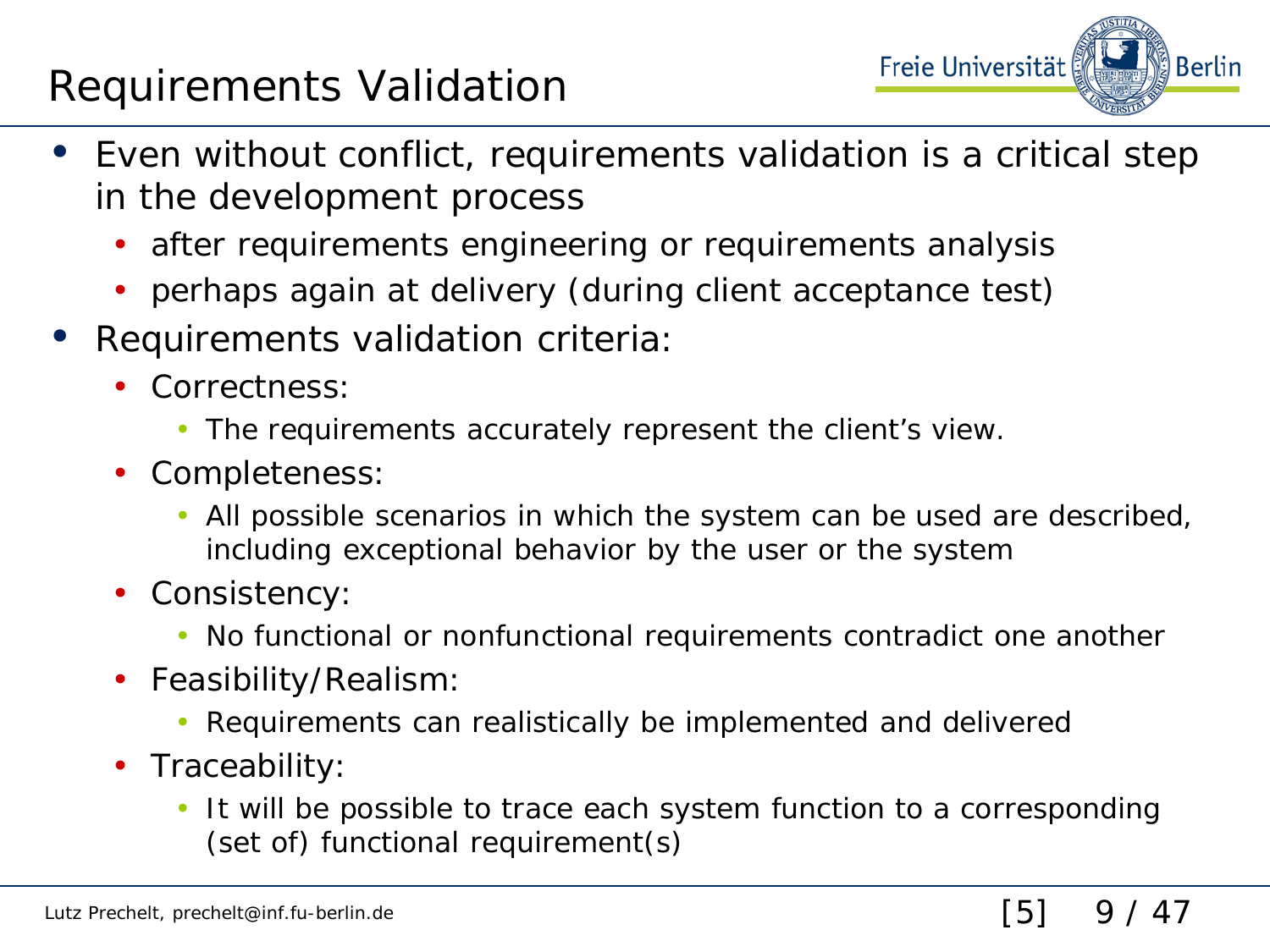

- Problem with requirements validation: Requirements change during and after elicitation
- Tool support is needed for managing requirements:
	- Store requirements in a shared repository
	- Provide multi-user access
	- Automatically create a system specification document from the repository
	- Allow change management
	- Provide traceability throughout the project lifecycle
- e.g. IBM Rational DOORS
- e.g. an appropriate Wiki tool (for smaller projects)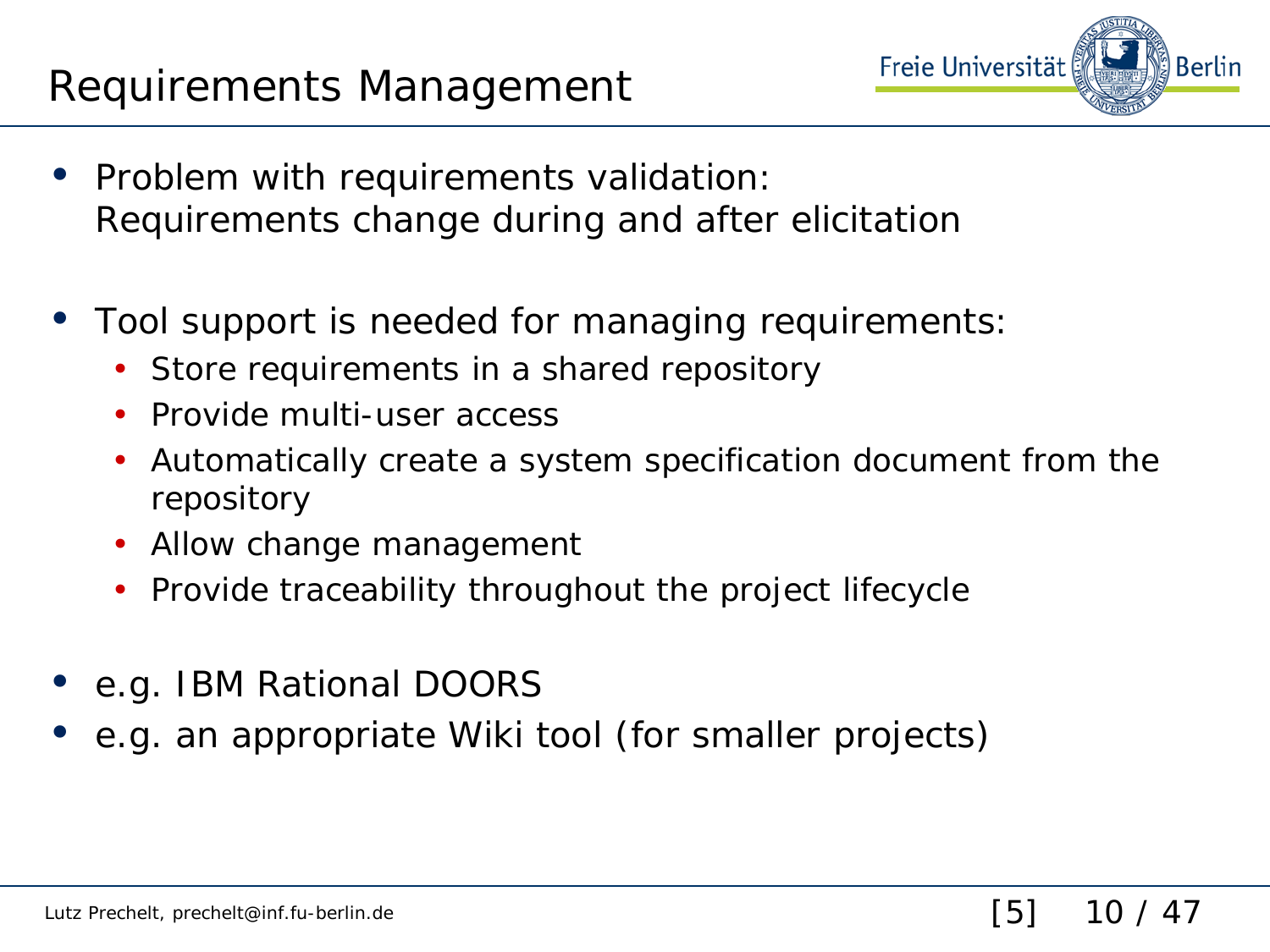

- **Domain Properties** are properties in the **problem** domain that are true whether or not we ever build the proposed system
- **Requirements** are properties in the problem domain that we wish to be made true by delivering the proposed system
- **A specification** is a description of the behaviors of the program in the solution domain that the program must have in order to meet the requirements
	- The system specification (system requirements), not to be confused with a statement of the requirements themselves, the requirements specification (user requirements)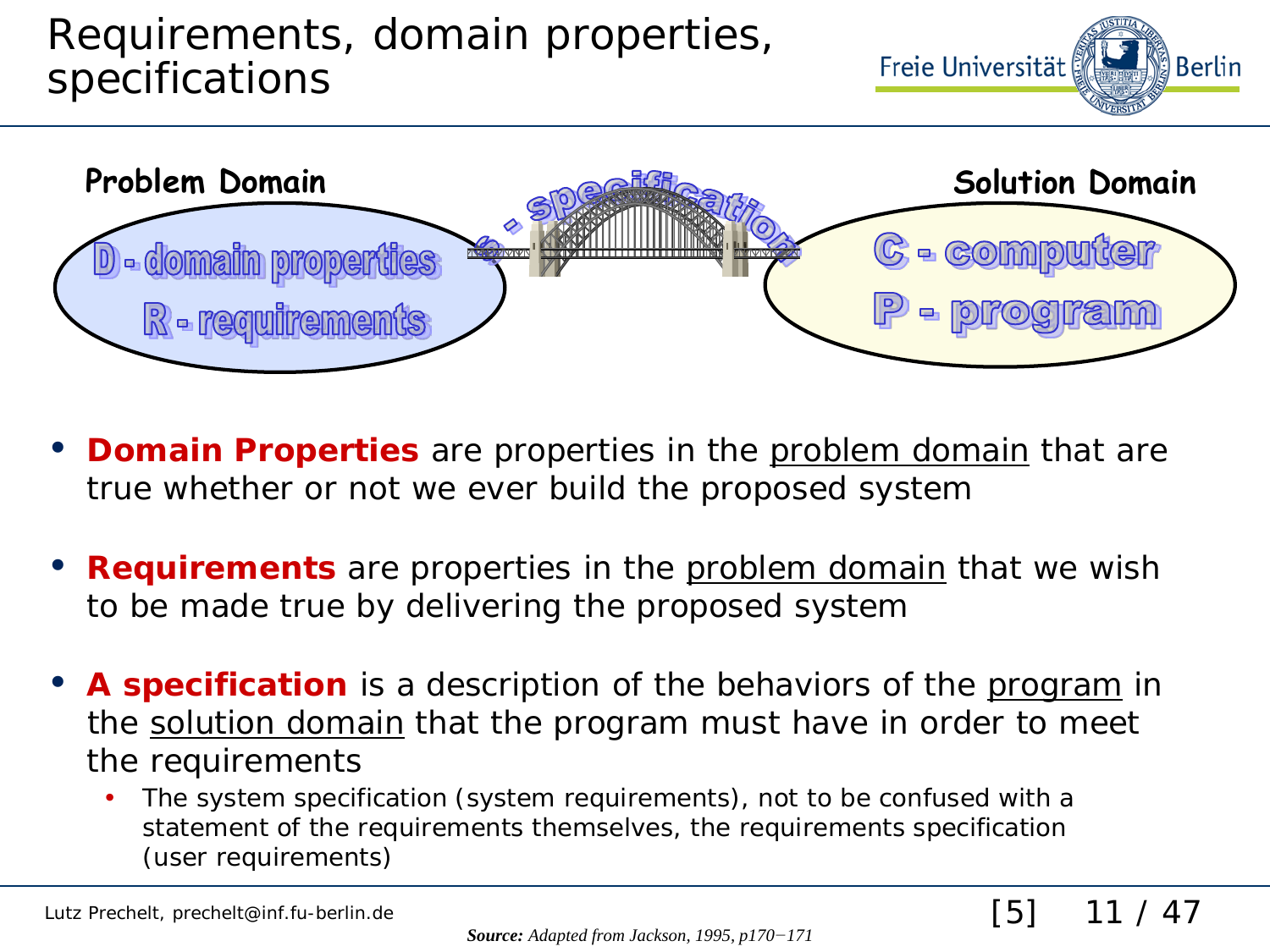

- Verification checks the equivalence of different formal representations
- Validation checks if a system fulfills the actual expectations in the real world

#### • **Verification** criteria:

- Does the Program running on a particular Computer satisfy the Specification?
- Does the Specification, in the context of the given Domain properties, satisfy the *stated* Requirements?

#### • **Validation** also checks:

- Did we understand all the important Requirements?
- Did we understand all the relevant Domain properties?

#### [5] 12 / 47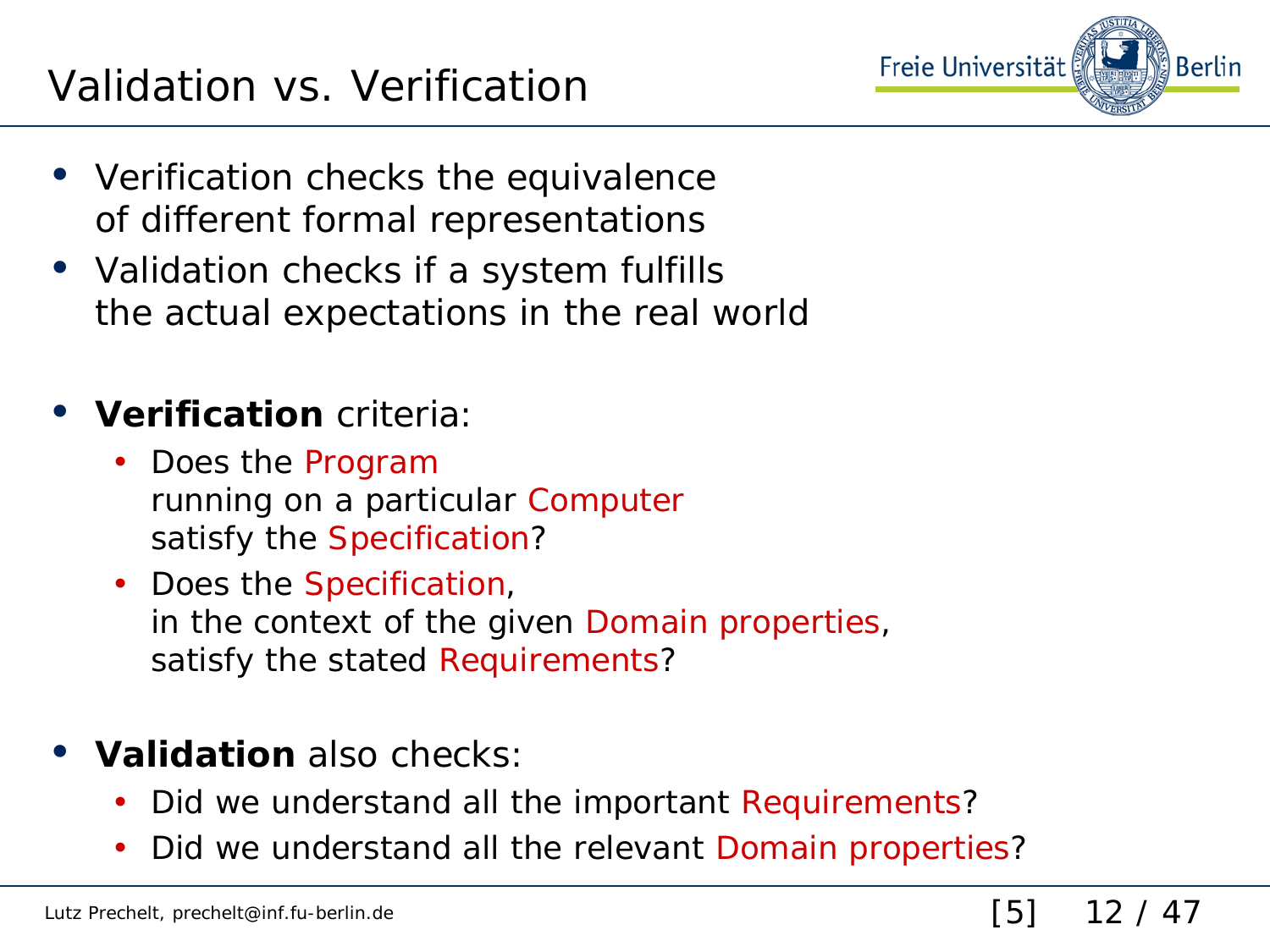

- Requirement R:
	- "Reverse thrust shall only be enabled when the aircraft is moving on the runway"
- Domain Properties D:
	- Wheel pulses are on if and only if wheels are turning
	- Wheels are turning if and only if aircraft is moving on runway
- Specification S:
	- Reverse thrust is enabled if and only if wheel pulses are on
- $S + D$  imply R
	- But what if the domain model D is wrong?

(Do you recognize the example?)



#### [5] 13 / 47

*Source: Adapted from Jackson, 1995, p172*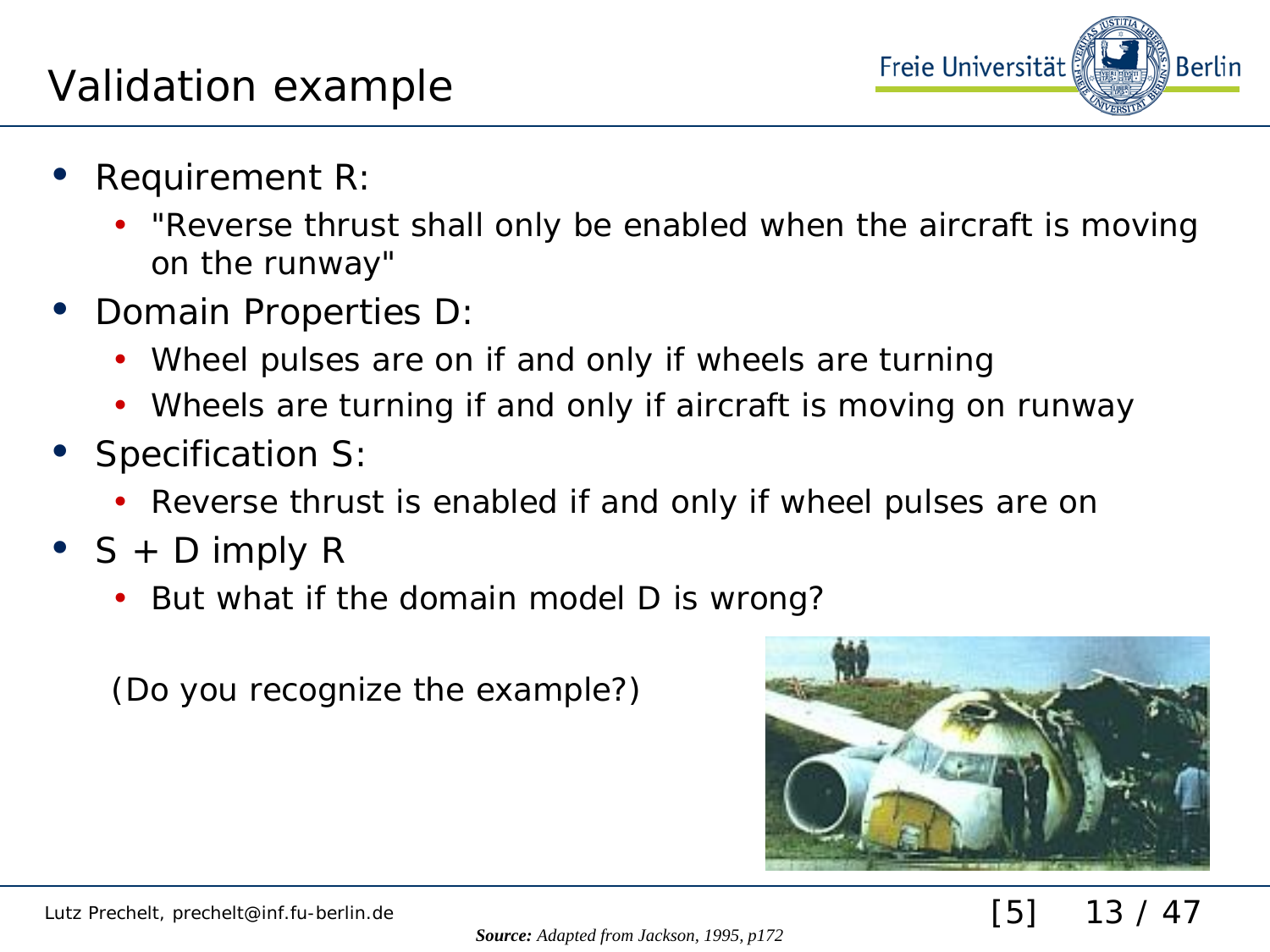

[5] 14 / 47

- Requirement R:
	- "The database shall only be accessible by authorized personnel"
- Domain Properties D:
	- Authorized personnel have passwords
	- Non-authorized personnel do not have passwords
- Specification S:
	- Access to the database shall only be granted after the user types an authorized password
- $S + D$  imply R
	- But what if the domain assumptions are wrong?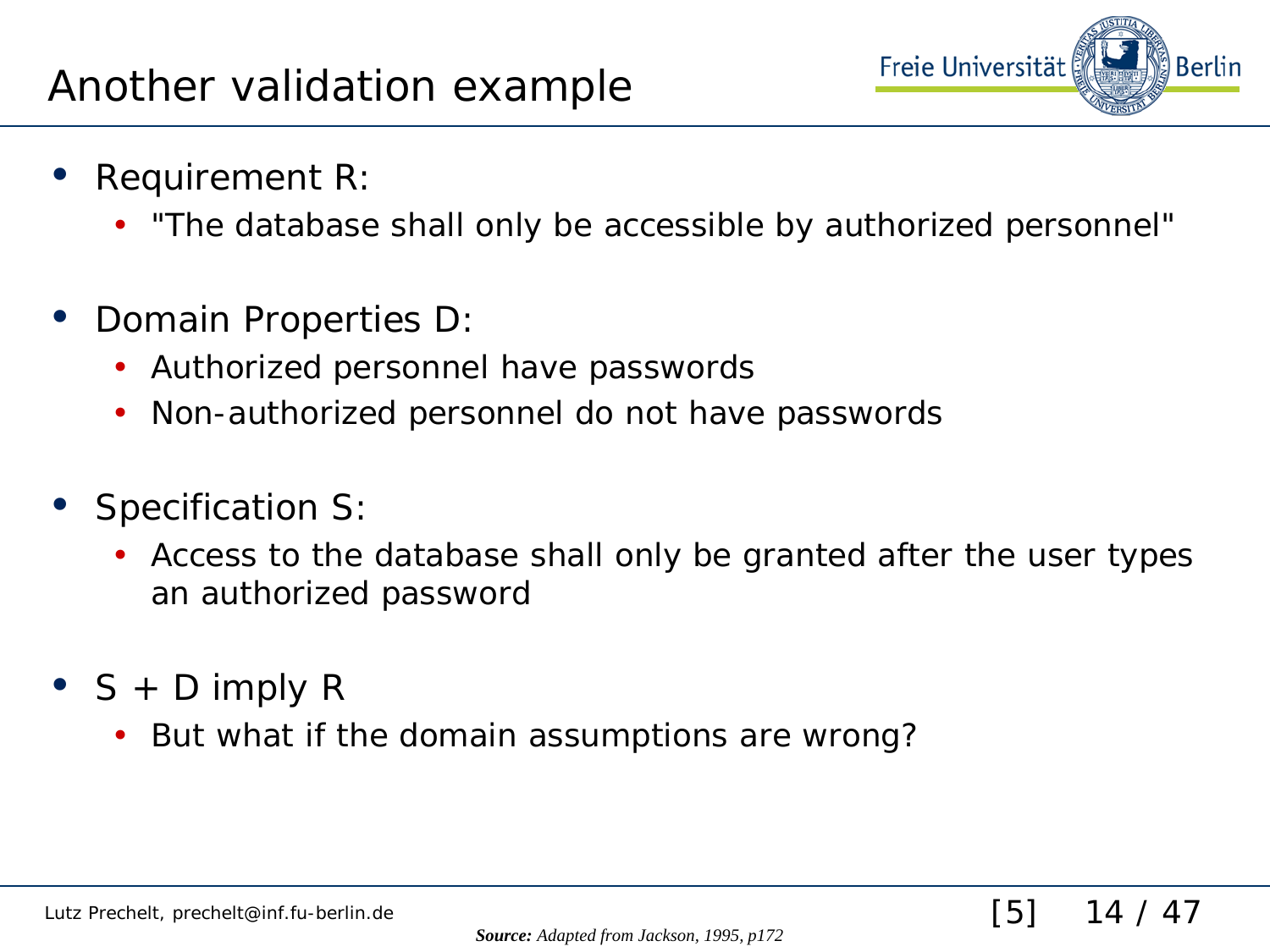#### *Source: Adapted from Jackson, 1995, p207*

- Traditionally, Requirements should specify 'what' without specifying 'how'
	- But this is not always easy to distinguish:
		- What does a car do vs. a bike?
			- (Don't mention the motor: 'how'!)
			- The 'how' at one level of abstraction forms the 'what' for the next level
- A suitable distinction

What vs. How

- 'What' refers to a system's purpose
	- it is **external** to the system
	- it is a property of the application domain
- 'How' refers to a system's structure and behavior
	- it is **internal** to the system
	- it is a property of the solution domain



[5] 15 / 47

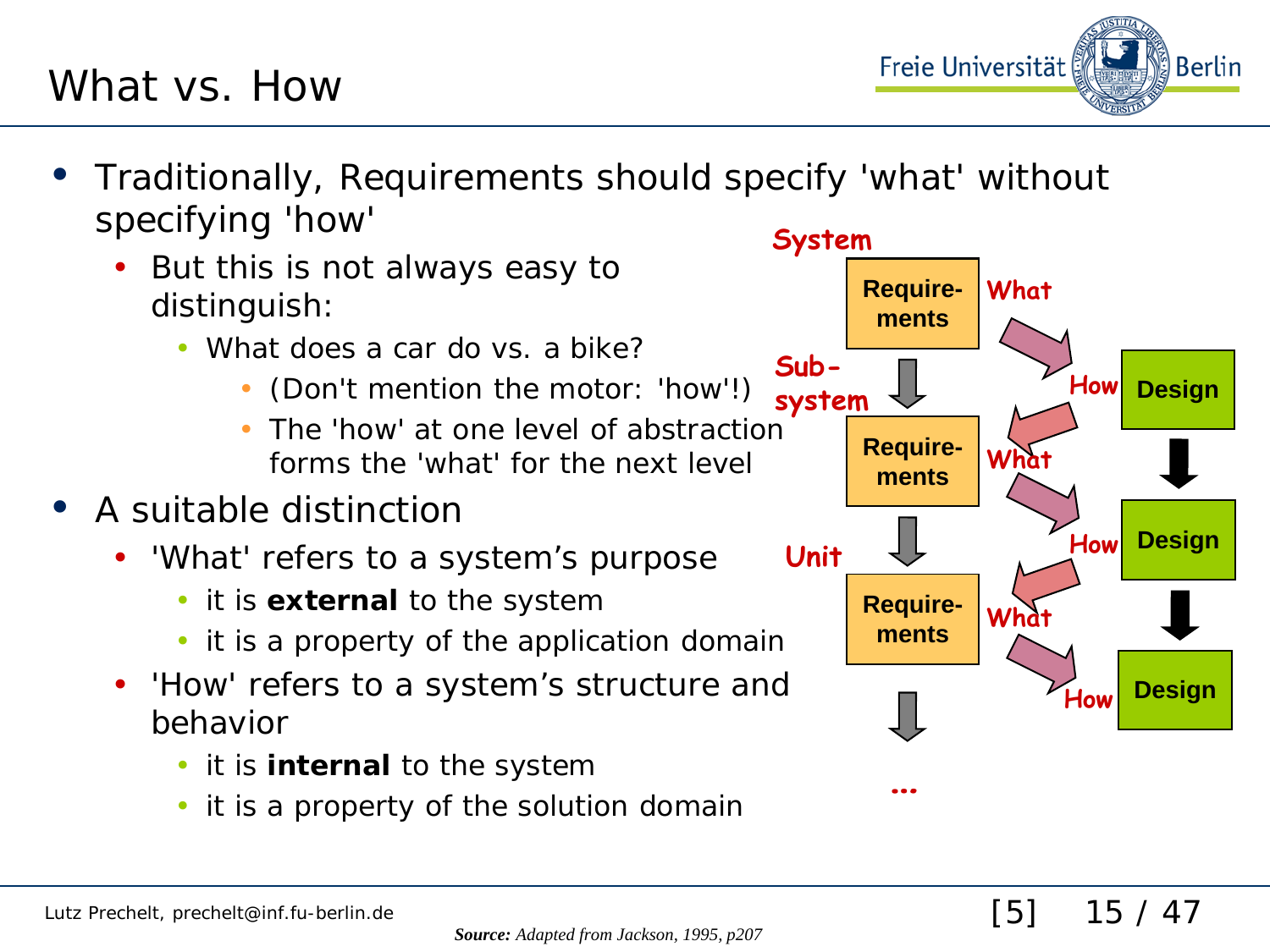

[5] 16 / 47

Definition of a System:

- Some part of reality that can be observed to interact with its environment
	- Separated from its environment by a boundary
		- Boundary may be difficult to decide: "soft" system
	- A system receives inputs from the environment and sends outputs to the environment
	- Many systems have a control mechanism
	- Most systems have interesting emergent properties
- Examples:
	- cars, cities, houseplants, rocks, spacecraft, buildings, weather,...
	- operating systems, DBMS, The Sims, the Internet
- Non-examples (there aren't many!):
	- numbers, truth values, letters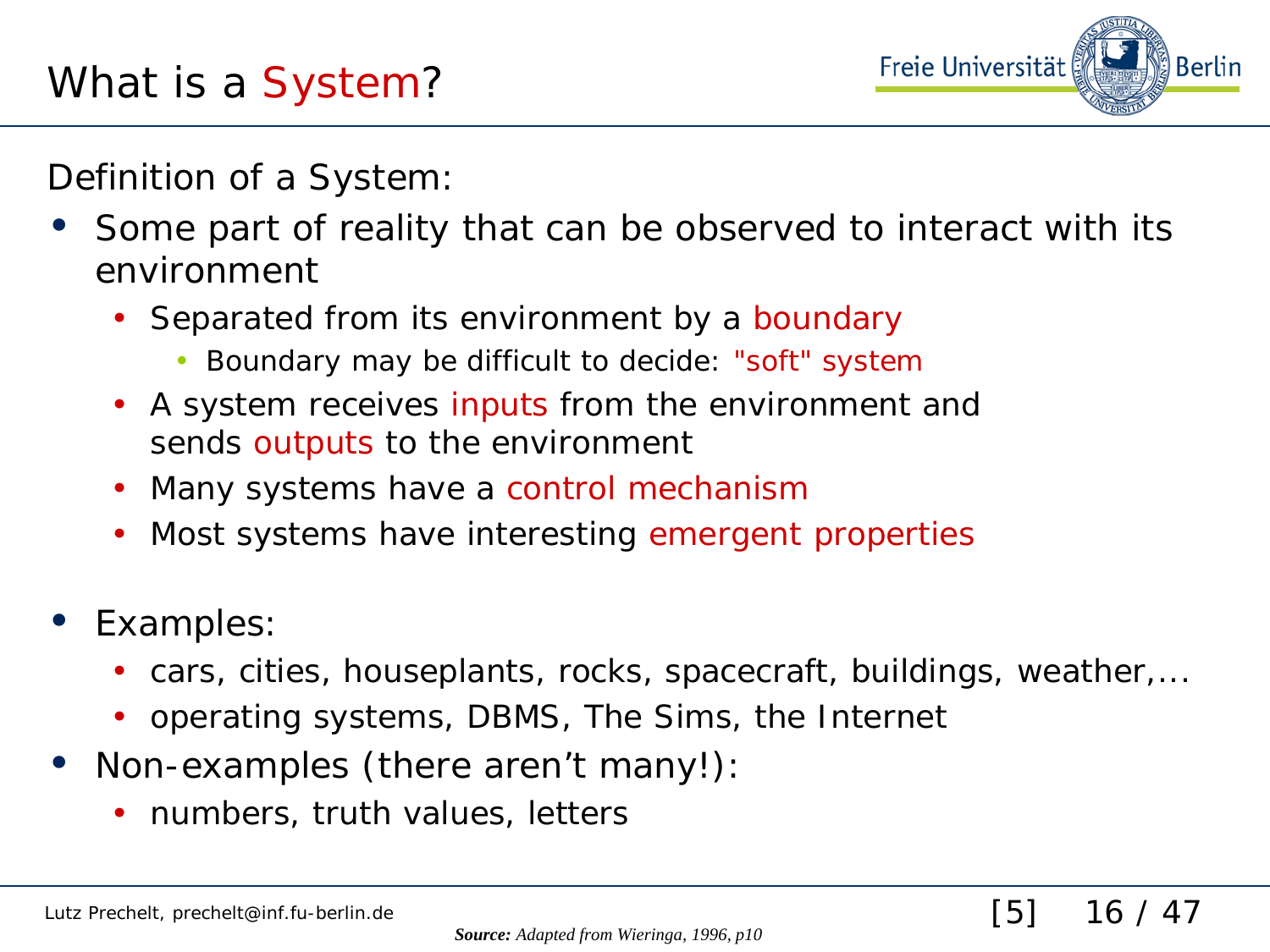

- The software we will eventually write is not "the system" with respect to requirements engineering
	- The software is the system only in the solution domain
	- but not in the problem domain
- Rather, other things are also part of the system in the problem domain:
	- the people using the software,
	- the ways in which they use it,
	- many other environmental factors
- This larger system we need to understand during requirements elicitation
	- Rule of thumb: If people are involved in any way, never confuse the software with the system
	- Remember "Auswirkungen d. Informatik"?: underground train with taped-down "GO" button?
		- Very simple software, but a surprising system



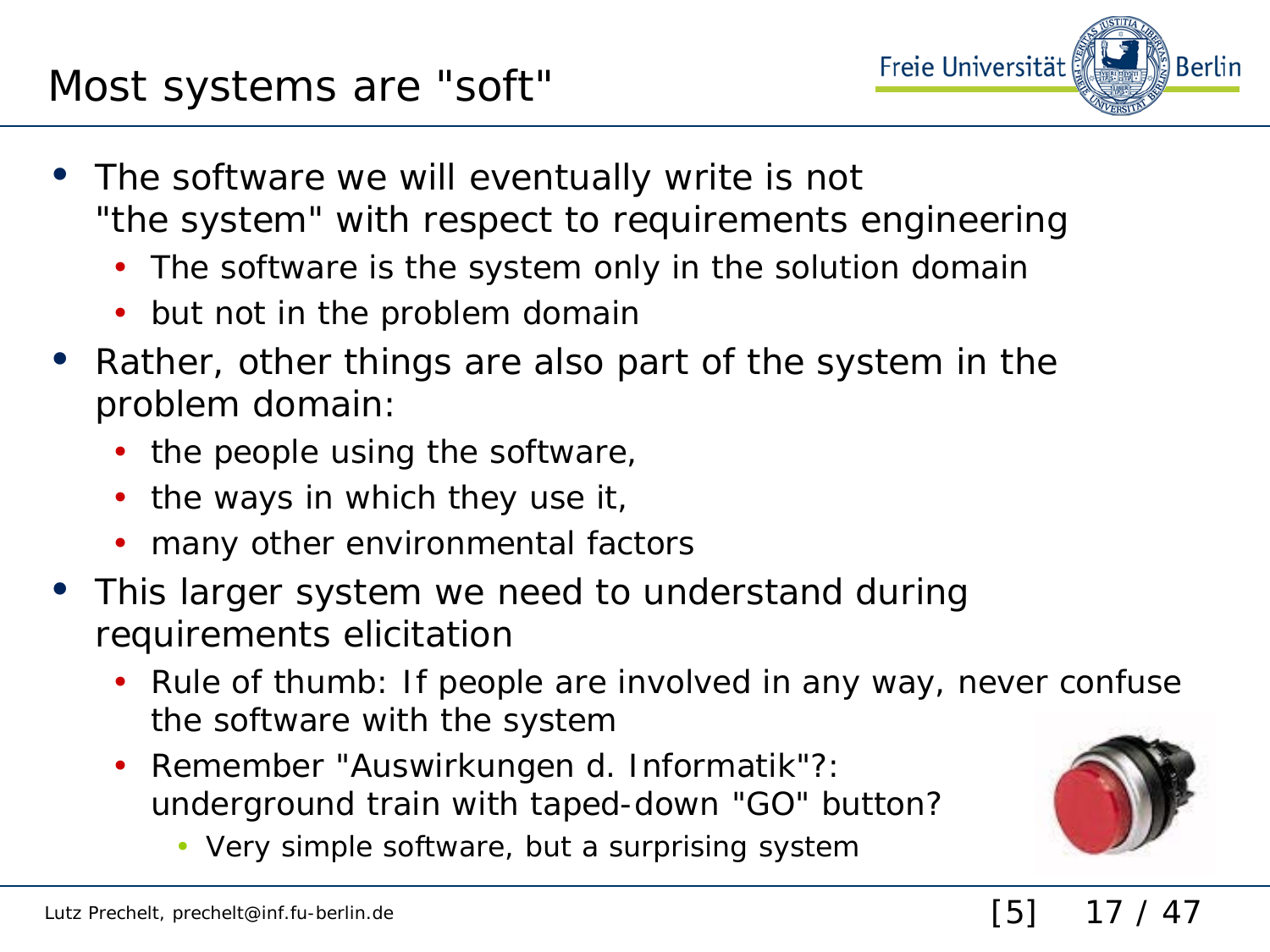#### Requirements Elicitation

- Starting point: Some notion that there is a "problem" that needs solving
	- e.g. dissatisfaction with the current state of affairs
	- e.g. a new business opportunity
	- e.g. a potential saving of cost, time, resource usage, etc.
- The requirements engineer must:
	- become enough of an expert in the problem domain to
	- identify the problem and opportunity and
	- elicit enough knowledge to analyze requirements for
	- validity, consistency, and completeness

**W6H**

The journalist's technique: What?

Where?

Who?

Why? When?

How?

(Which?)

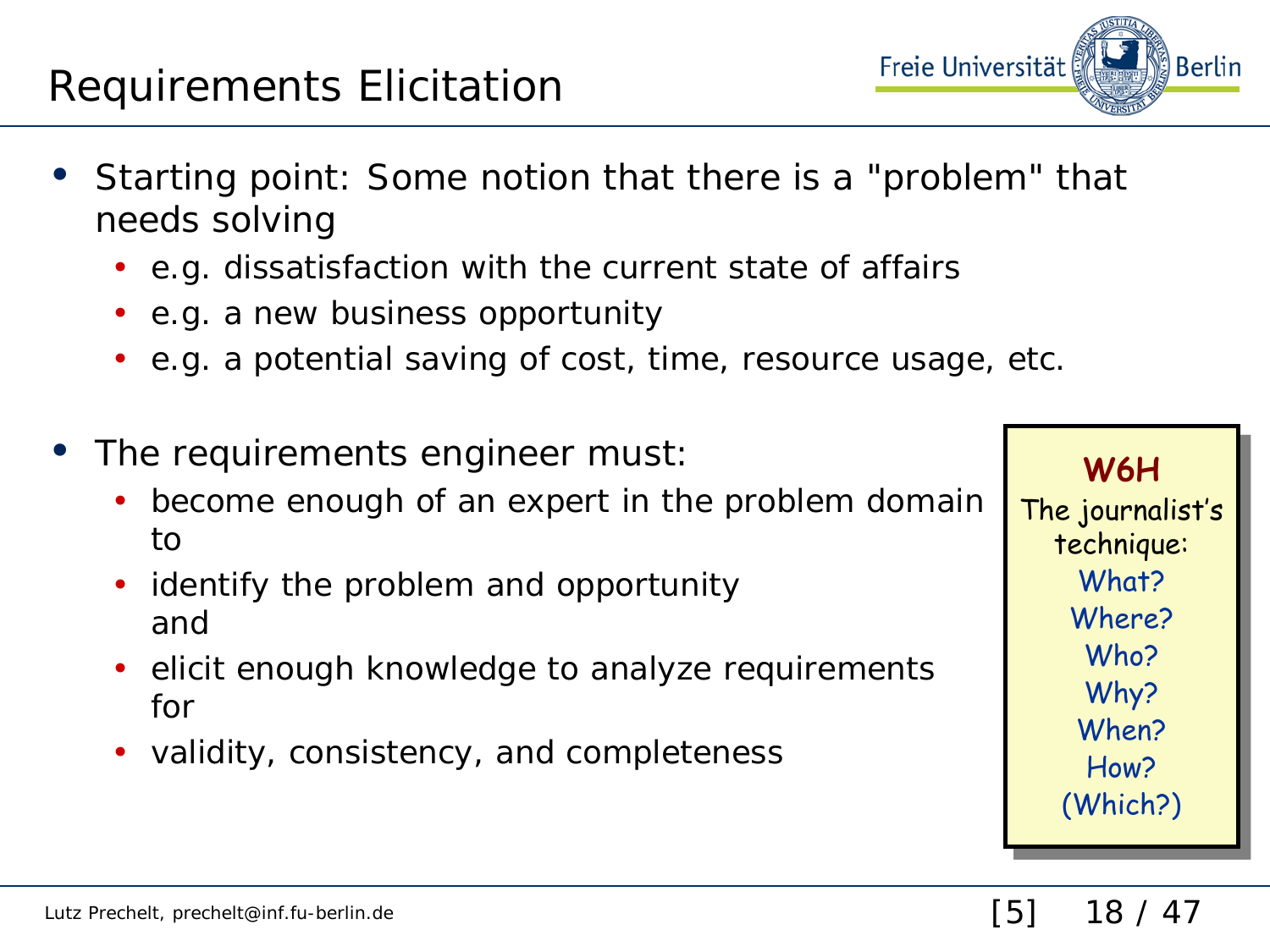#### Identifying the problem and opportunity

- Which problem needs to be solved?
	- identify problem Boundaries
- Where is the problem?
	- understand the Context/Problem Domain
- Whose problem is it?
	- identify Stakeholders (Betroffene, Beteiligte)
- Why does it need solving?
	- identify the stakeholders' Goals
- How might a software system help?
	- collect some Scenarios
- When and how does it need solving?
	- identify Development Constraints
- What might prevent us solving it?
	- identify Feasibility and Risk





[5] 19 / 47

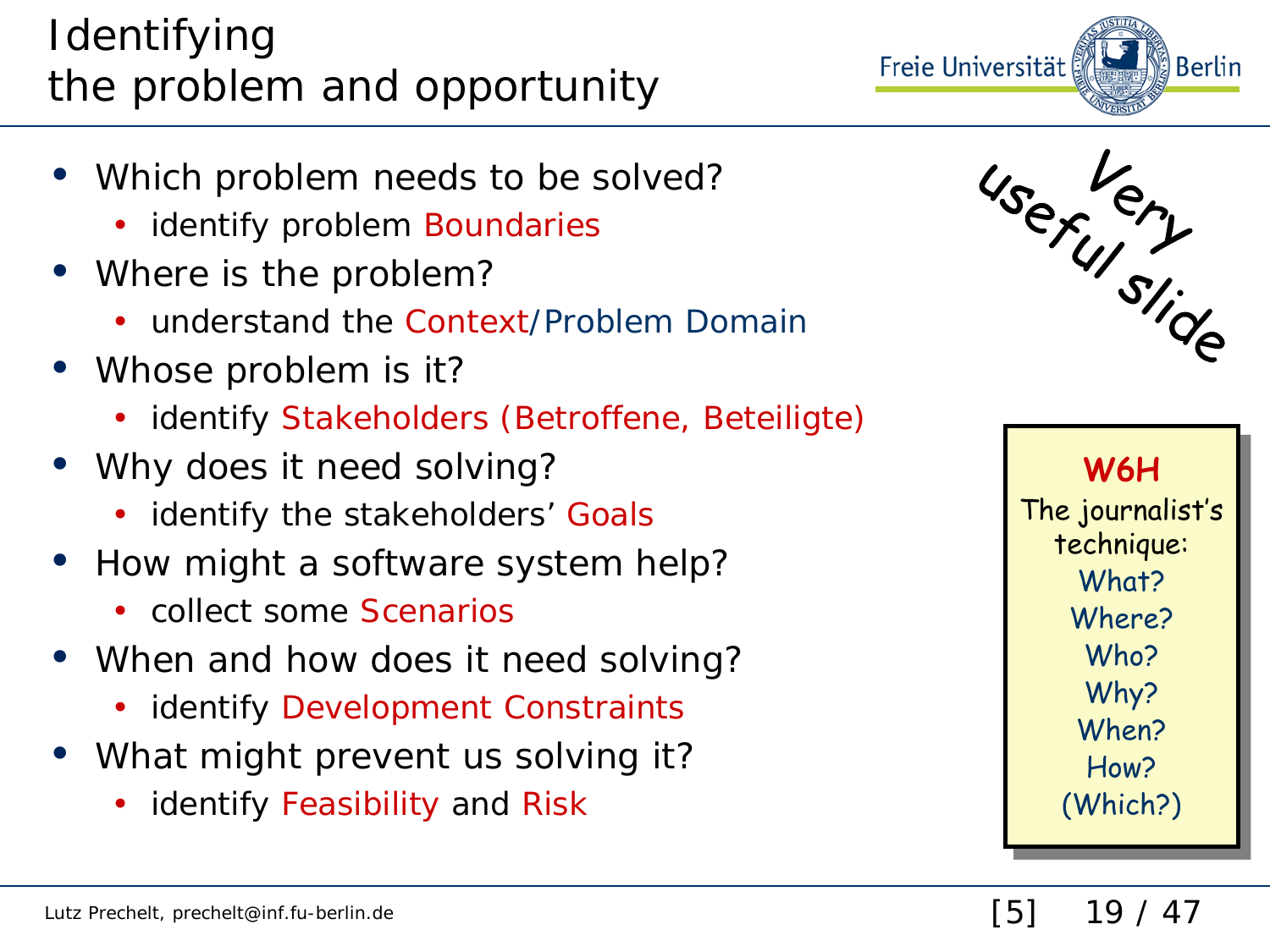## Difficulties of Elicitation (1)

Freie Universität Berlin

- Limited observability
	- The problem owners might be too busy solving it in its current form
	- Presence of an observer may change the problem
- Bias
	- People may not be free to tell you what you need to know
		- Political climate & organizational factors
	- People may not want to tell you what you need to know
		- The outcome will affect them, so they may try to influence you (hidden agendas)
- There will be conflicts between different sources
	- People have conflicting goals
	- People have different understandings
- Thin spread of domain knowledge
	- It might be distributed across many sources
	- Is rarely available in explicit form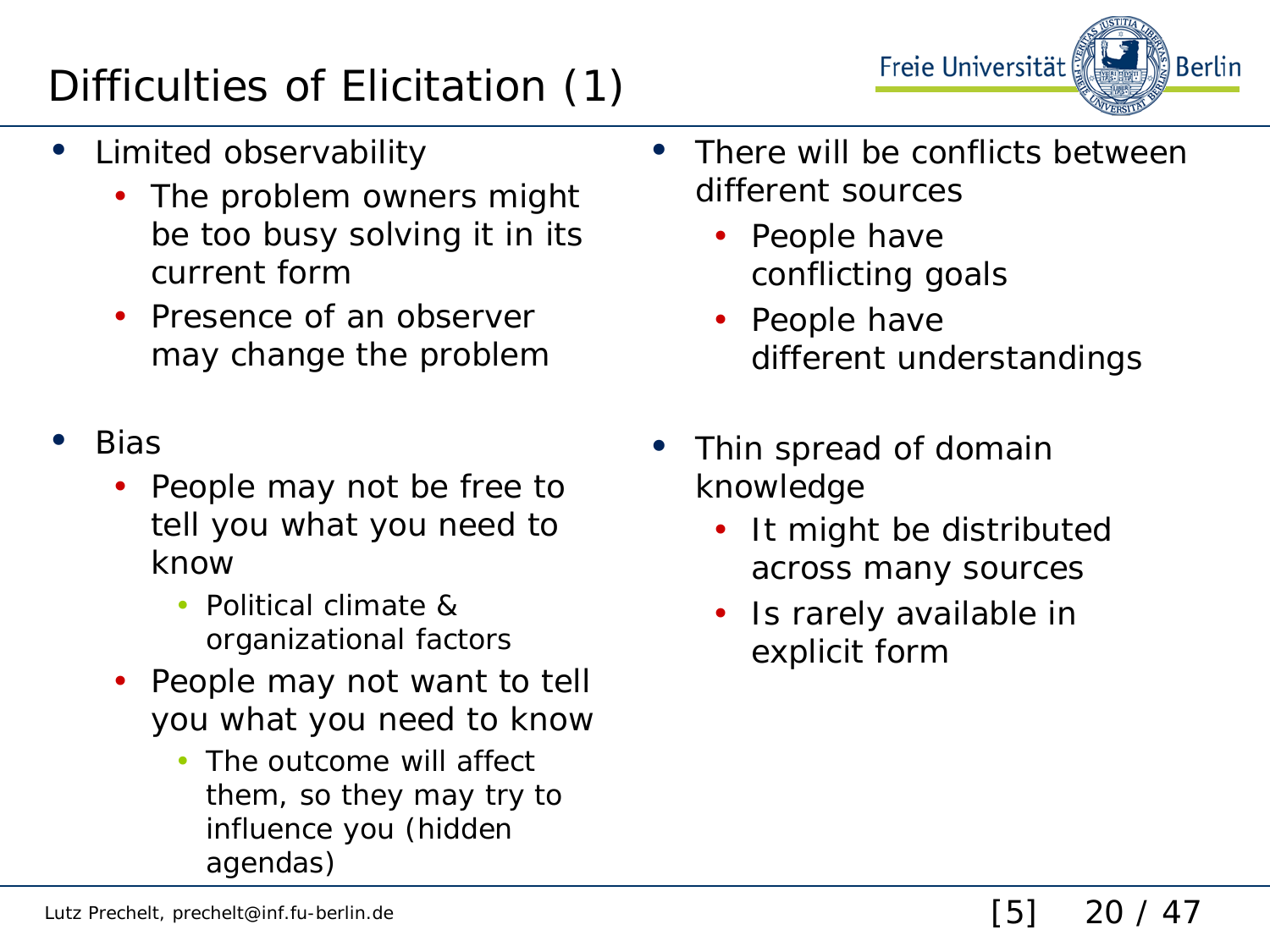### Difficulties of Elicitation (2): Tacit knowledge



• Tacit knowledge (The "say-do" problem)

Three stage model of learning:

- 1) cognitive − verbal rehearsal of tasks
- 2) associative − with repetition, verbal mediation disappears
- 3) autonomous − no conscious awareness of performance.
- $\rightarrow$  Experts are not aware of what they know and cannot introspect reliably
- Representational Problems
	- Experts don't have the language to describe their knowledge
		- Spoken language lacks necessary precision
		- Knowledge Engineer and Expert must work together to create a suitable language and representation formalism
	- Different knowledge representations are good for different things
- **Brittleness** 
	- Knowledge is created, not extracted: incomplete, overly simplified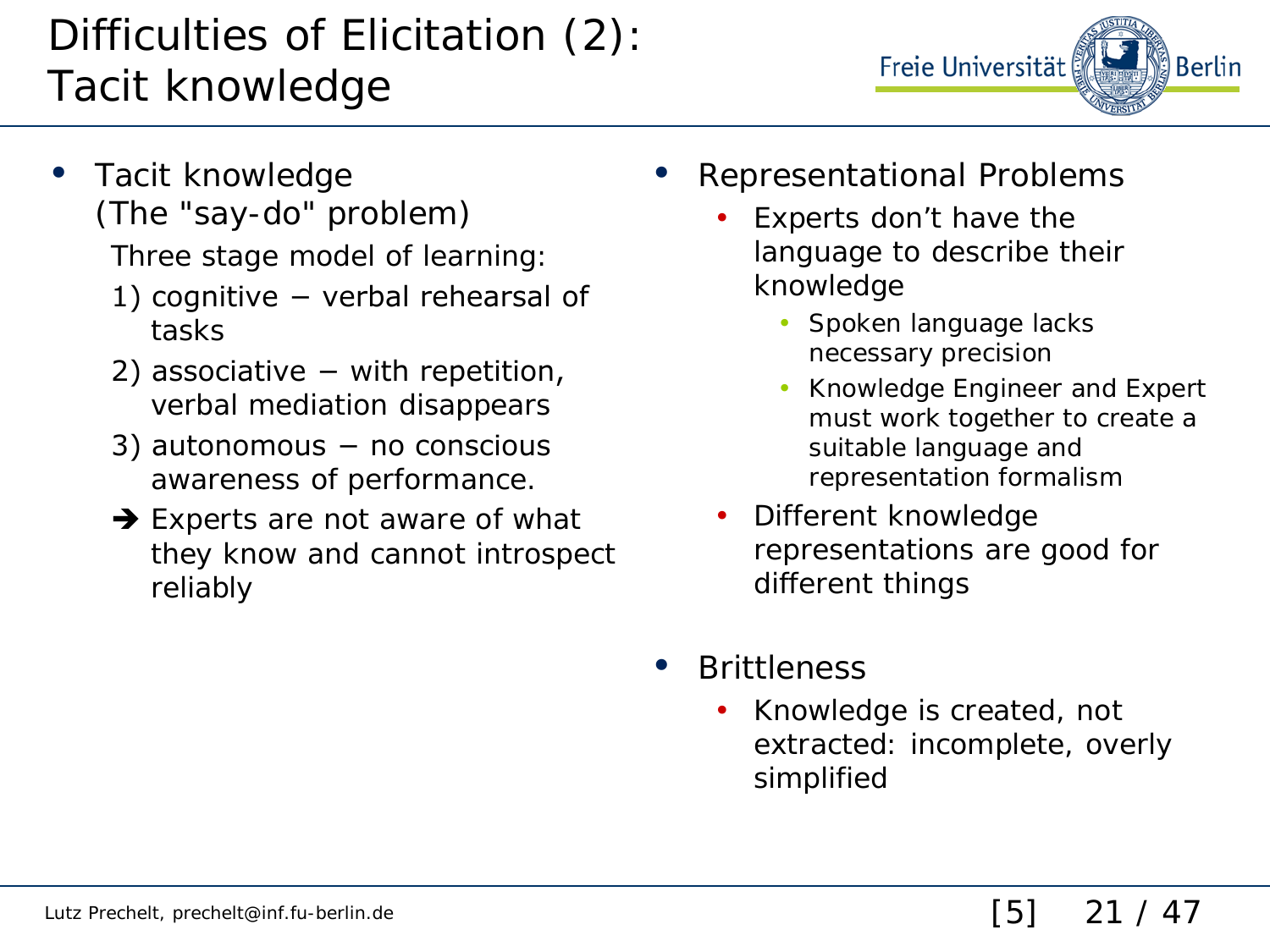#### Difficulties of Elicitation (3): **Distortions**

Freie Universität Berlin

Sender-related:

- Social pressure
	- Response to verbal and nonverbal cues from an interviewer
- Group think
	- Response to reactions of other experts
- Impression management
	- Response to imagined reactions of managers, clients, etc.
- Wishful thinking
	- Response to hopes
- Availability
	- Some data are easier to recall than others
- Underestimation of uncertainty
	- Tendency to underestimate by a factor of 2 or 3

Receiver-related:

- **Misinterpretation** 
	- due to lack of knowledge
- **Misrepresentation** 
	- Expert cannot accurately fit a response into the requested response mode
- Anchoring
	- Contradictory data is ignored once an initial solution is available

Sender- and receiver-related:

- **Inconsistency** 
	- Statements made earlier are forgotten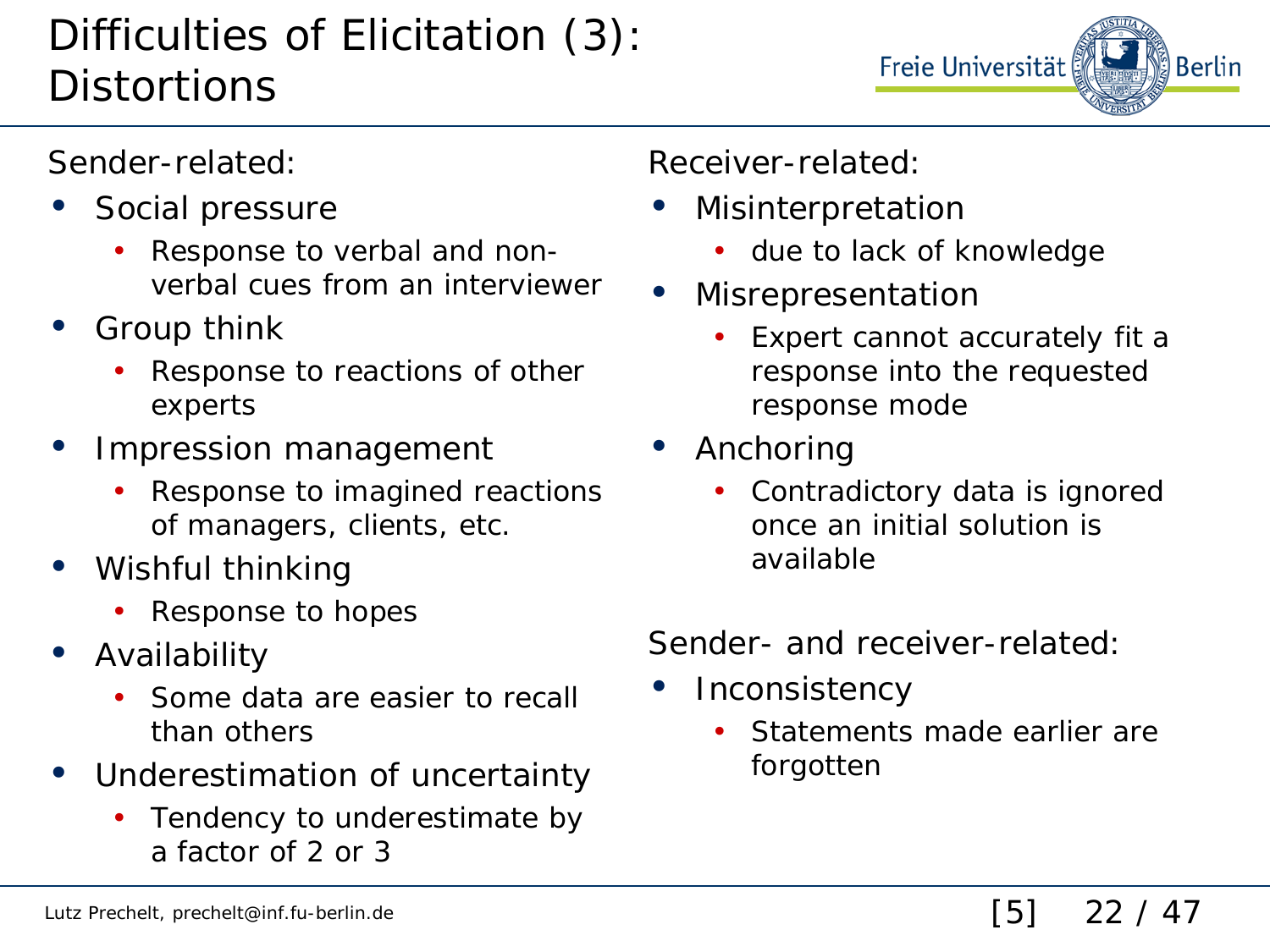#### Difficulties of Elicitation (4)

• Personal and interpersonal factors



Freie Universität

ြို့ Berlin

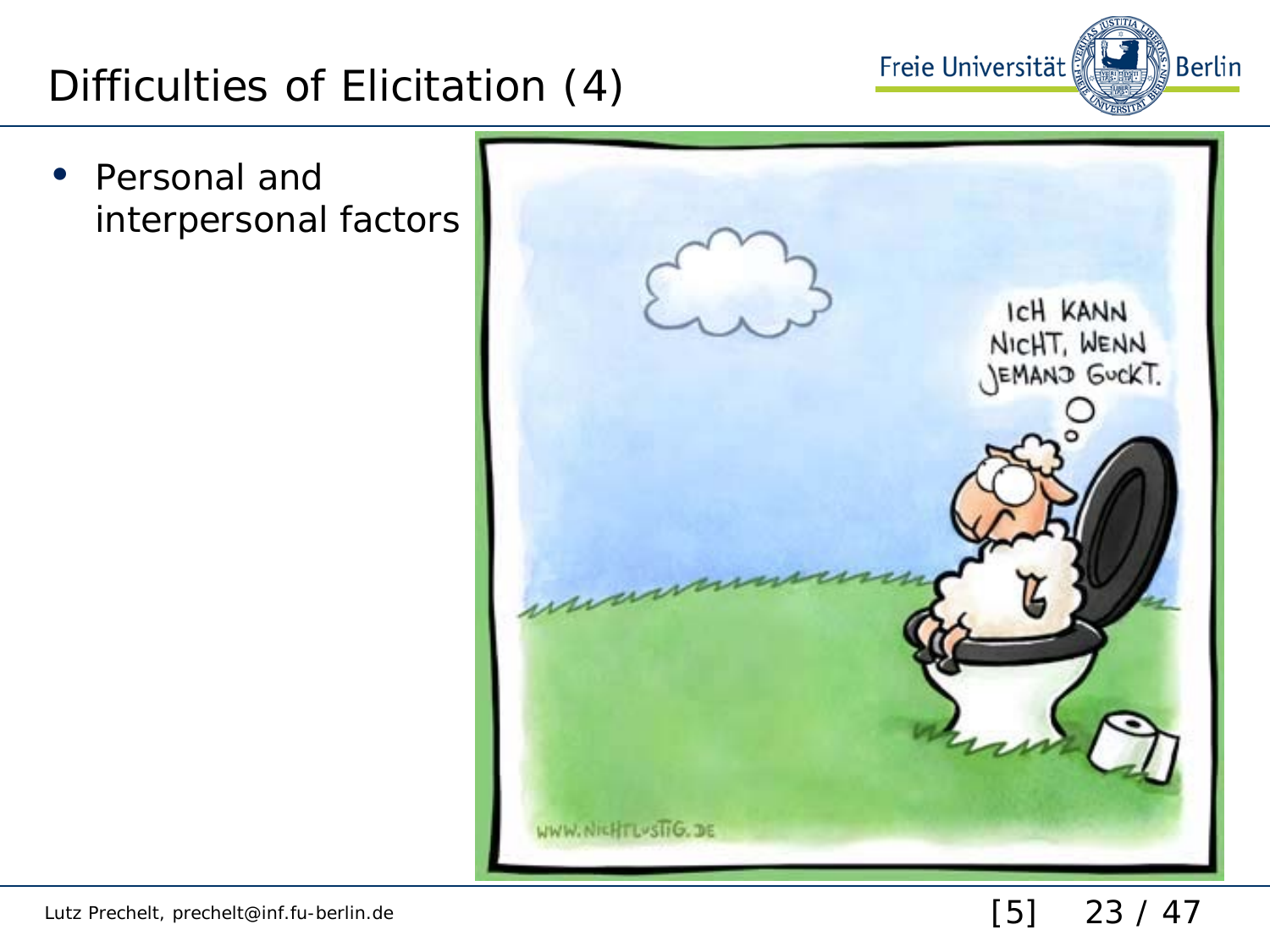#### Importance of links with customer(s)

Successful projects tend to have more customer links



[5] 24 / 47

Freie Universität

**Berlin** 

Lutz Prechelt, prechelt@inf.fu-berlin.de

*Source: Adapted from Keil and Carmel, 1995, p37*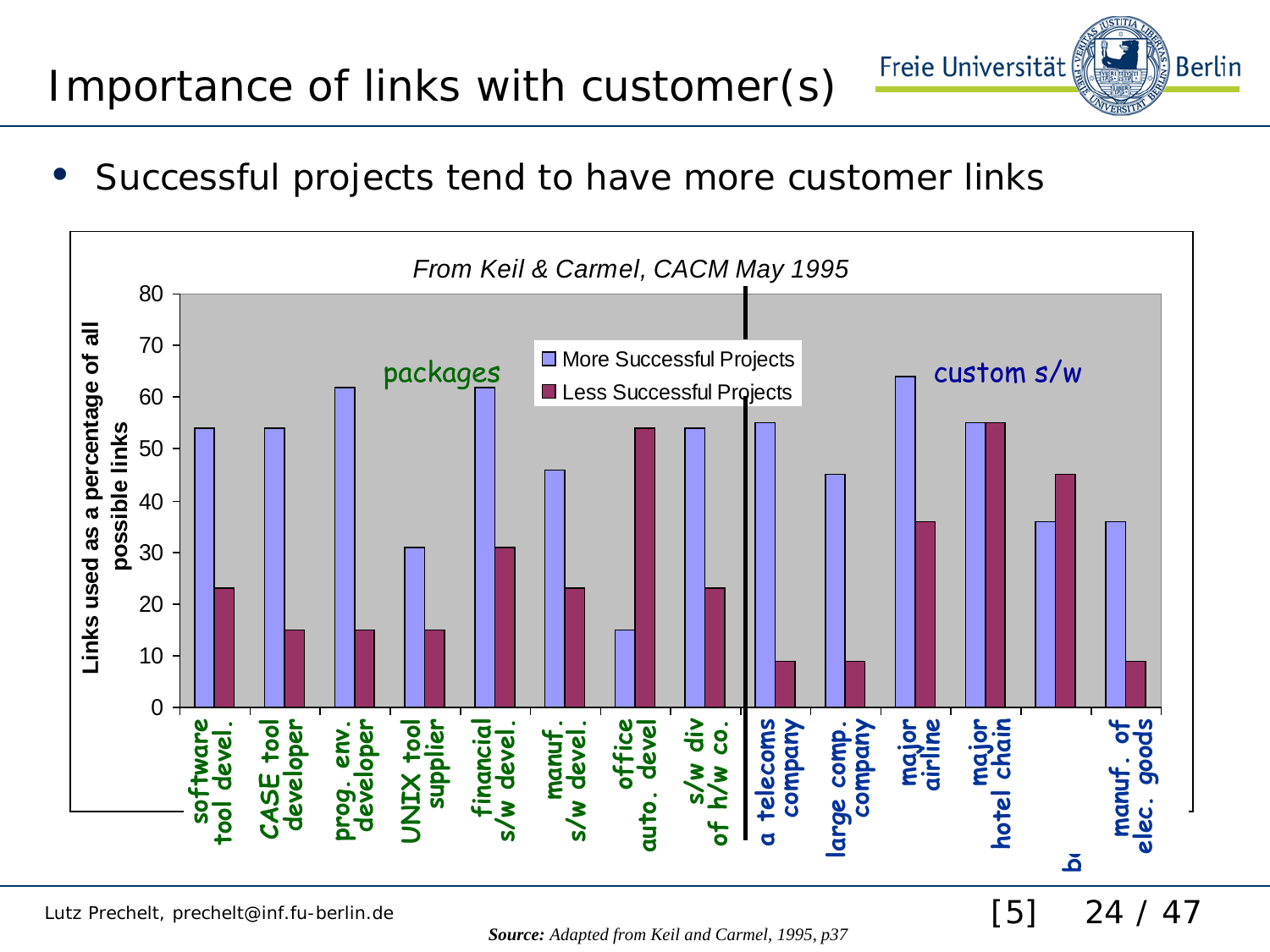#### Elicitation Techniques



- Traditional Approaches
	- **Introspection**
	- Existing Documents/Data
	- **Interviews** 
		- Open-ended
		- Structured
	- Surveys/Questionnaires
	- Group elicitation
		- Focus Groups
		- **Brainstorming**
		- JAD/RAD workshops
	- **Prototyping**
- Representation-based approaches
	- Goal-based
	- Scenario-Based
	- Use Cases
- Contextual (social) appr.
	- Ethnographic techniques
		- Participant Observation
		- Ethnomethodology
	- Discourse Analysis
		- Conversation Analysis
		- Speech Act Analysis
	- Participatory Design
	- Sociotechnical Methods
		- Soft Systems Analysis
- Cognitive approaches
	- Task analysis
	- Protocol analysis
	- Knowl. Acquisition Technqs
		- Card Sorting
		- Laddering
		- **Repertory Grids**
		- Proximity Scaling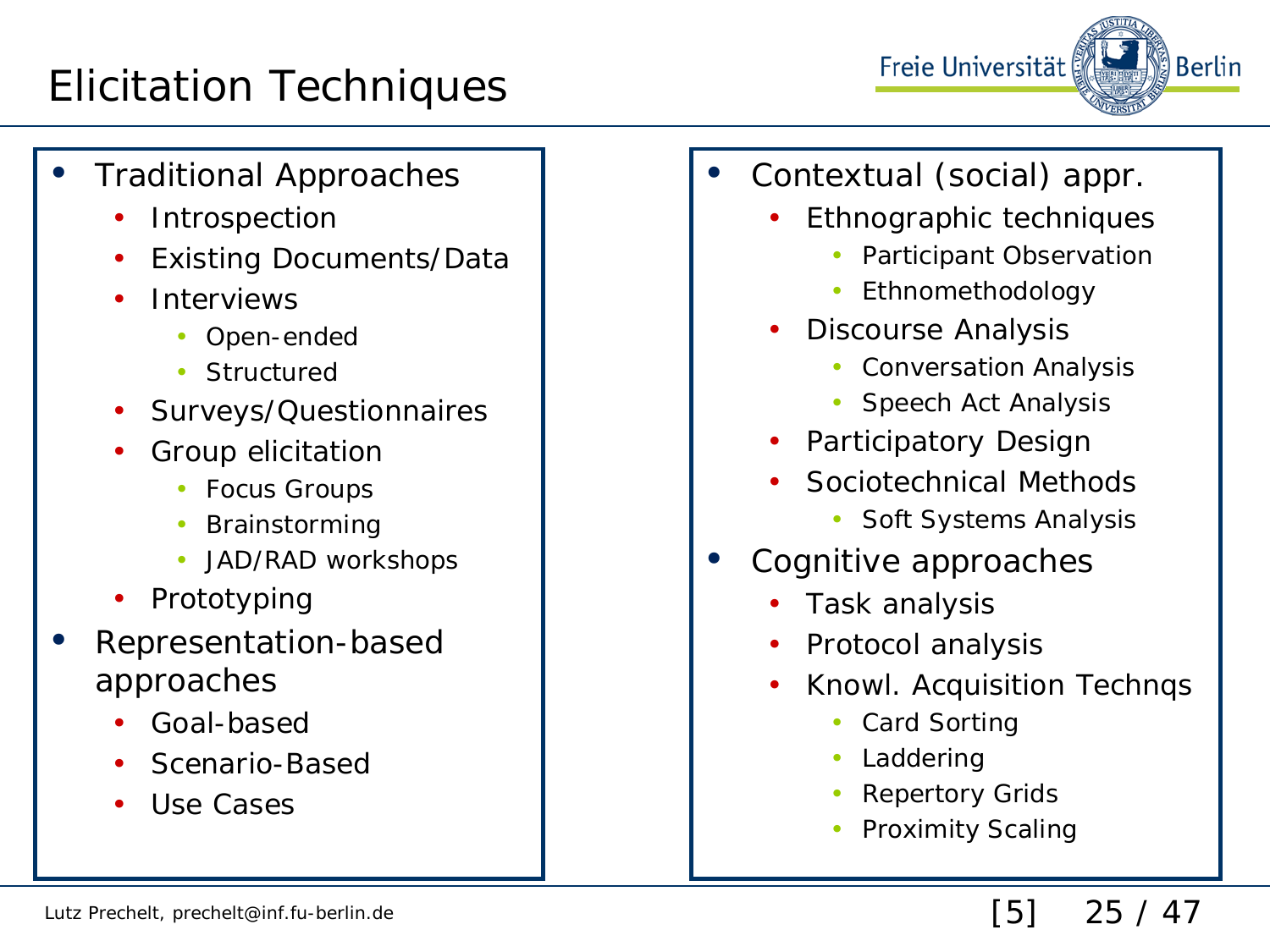#### Elicitation Techniques

#### • **Traditional Approaches**

- **Introspection**
- **Existing Documents/Data**
- **Interviews**
	- **Open-ended**
	- **Structured**
- **Surveys/ Questionnaires**
- **Group elicitation**
	- Focus Groups
	- **Brainstorming**
	- JAD/RAD workshops
- Prototyping
- Representation-based approaches
- Contextual (social) appr.
	- Ethnographic techniques

Freie Universität

- Participant Observation
- Ethnomethodology
- Discourse Analysis
	- Conversation Analysis
	- Speech Act Analysis
- Participatory Design
- Sociotechnical Methods
	- Soft Systems Analysis
- Cognitive approaches
	- Task analysis
	- Protocol analysis
	- Knowl. Acquisition Technqs
		- Card Sorting
		- Laddering
		- **Repertory Grids**
		- Proximity Scaling

 $\bullet$   $\dots$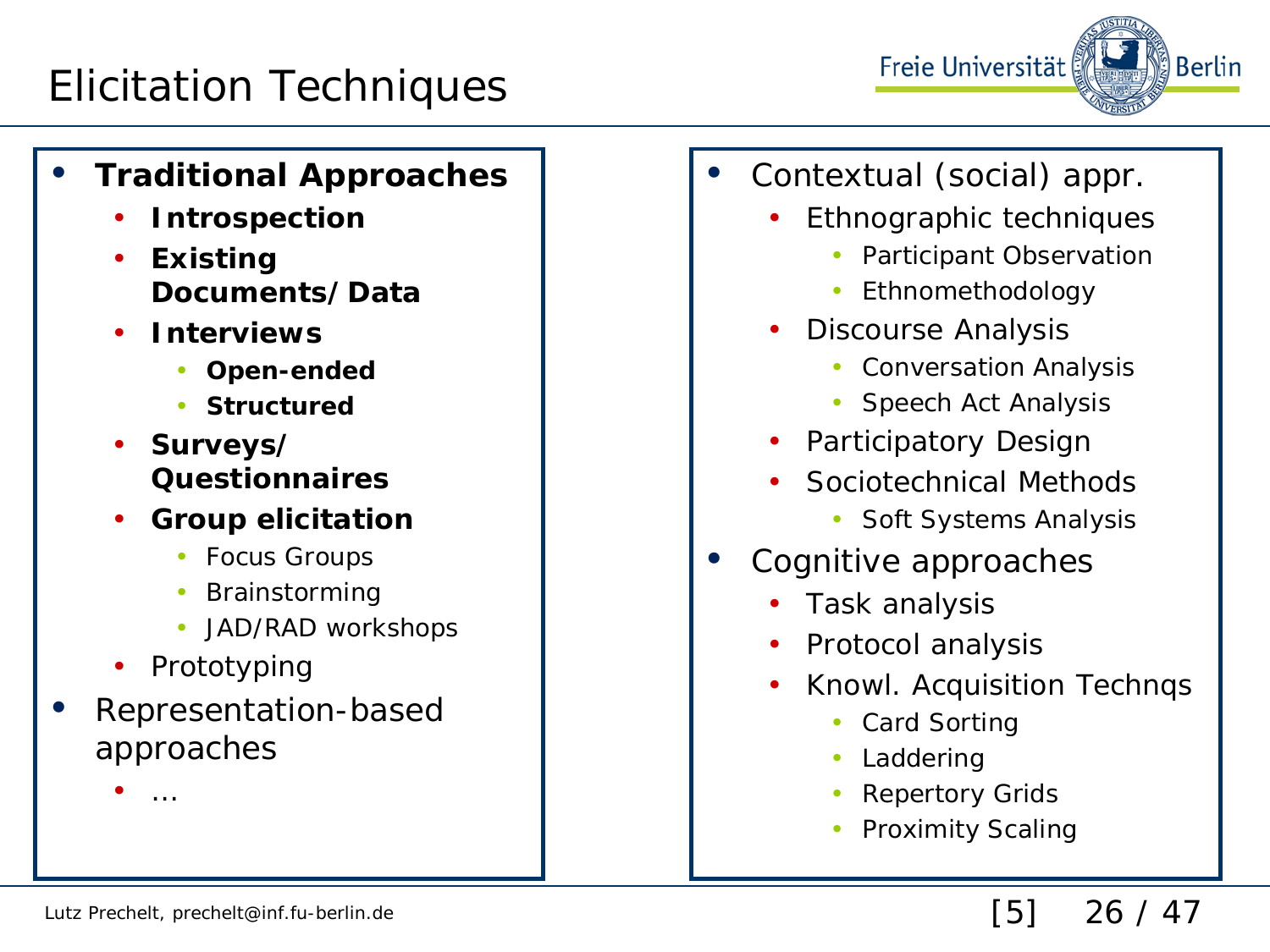

- Just sit down and think what the requirements may be
	- Very popular with software engineers
	- But then often in the form: Just sit down and think up some requirements
- Advantages
	- Simple, quick, cheap, no misunderstandings
- Disadvantages
	- Often not applicable ("I have no idea")
	- **Can be extremely misleading**
	- (The mantra of usability people is: "Users are not like us!")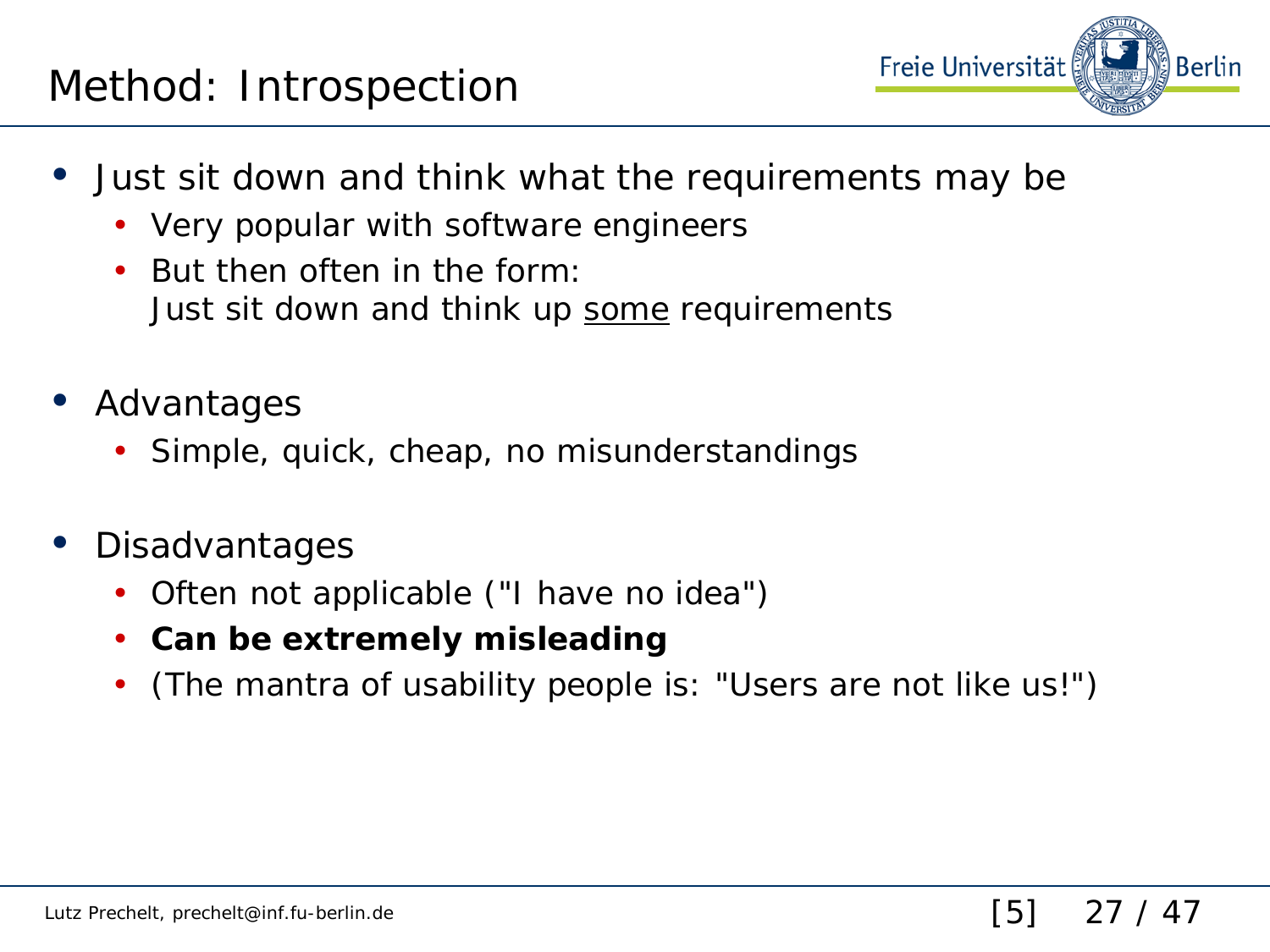#### Method: Existing documents and data

- **Identify Collections of existing Hard Data** 
	- Facts and figures, financial information,…
	- Reports used for decision making,…
	- Survey results, marketing data,…
- Advantages
	- Can be quick and cheap
	- Sometimes offers very detailed information
- **Disadvantages** 
	- **Most often not applicable**
	- Data may be biased
	- Data may be outdated

Freie Universität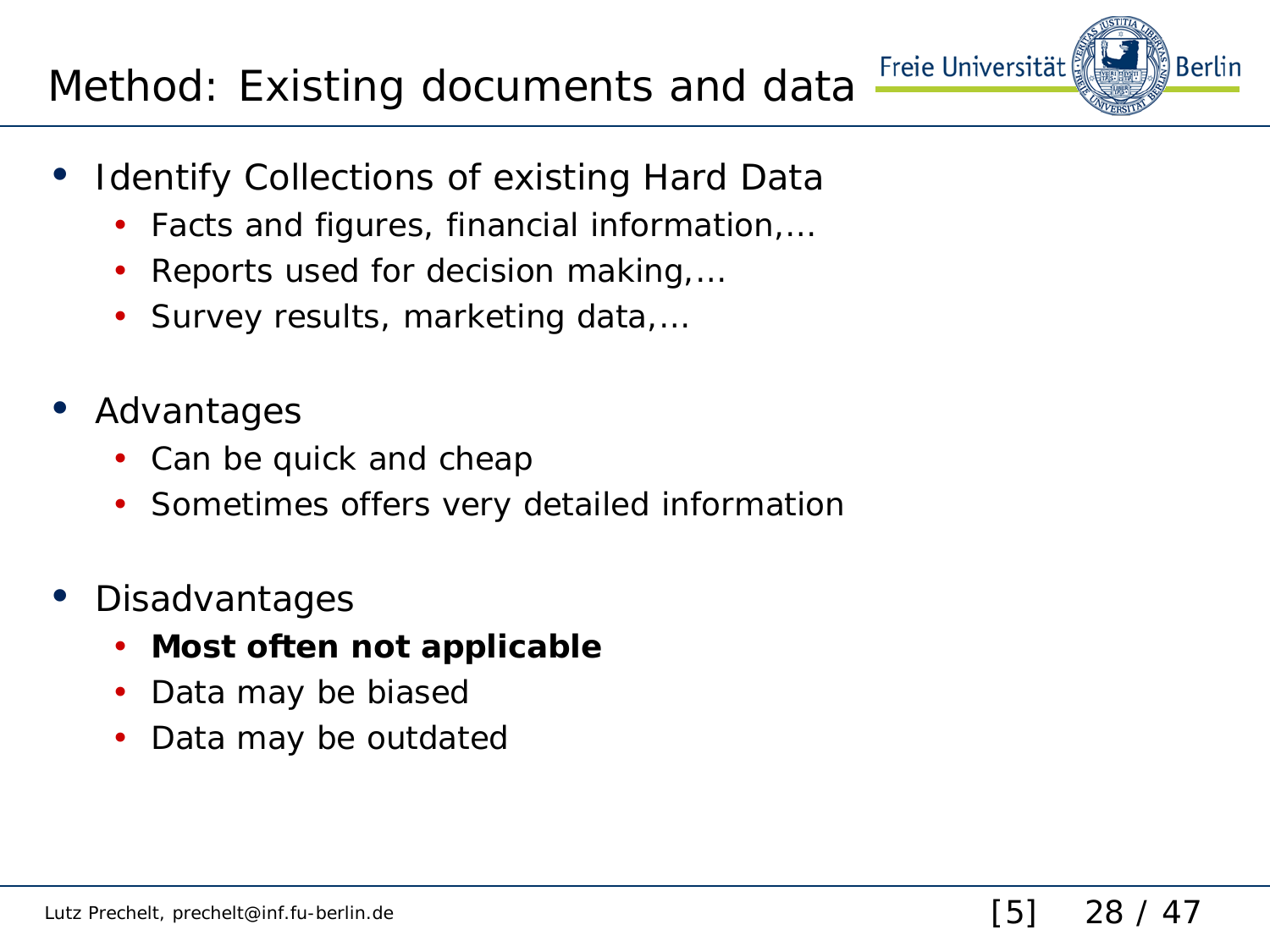

[5] 29 / 47

- Types:
	- Structured agenda of fairly open questions
	- Open-ended no pre-set agenda
- Advantages
	- Rich collection of information
- **Disadvantages** 
	- **Interviewing is a difficult skill to master**
	- Large amount of qualitative data can be hard to analyze
	- Hard to compare different respondents
- Watch for
	- Tacit knowledge (and post-hoc rationalizations)
	- Removal from context
	- Influence from interviewer's attitude

Lutz Prechelt, prechelt@inf.fu-berlin.de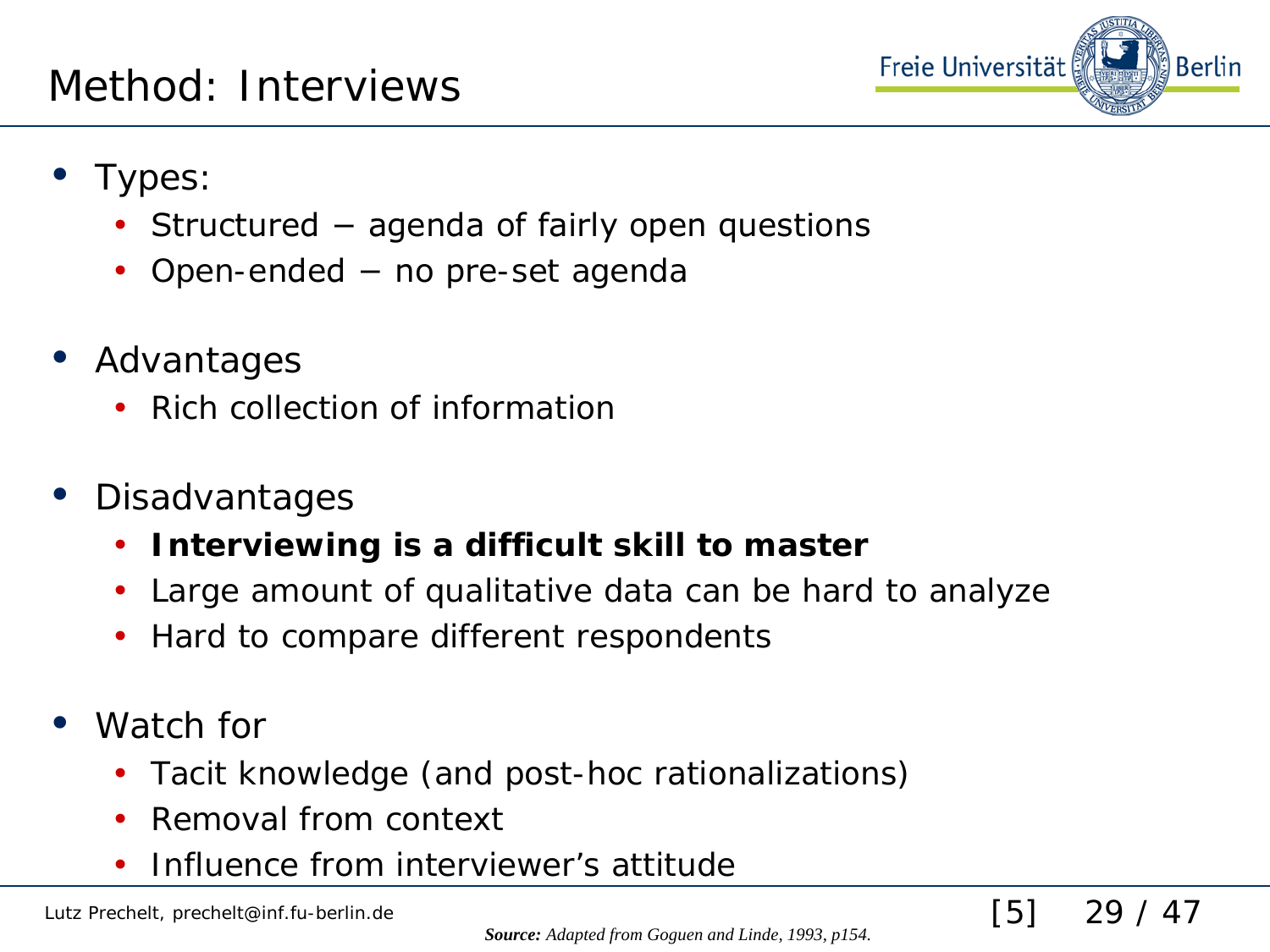

[5] 30 / 47

- Advantages
	- Can quickly collect info from large numbers of people
	- Can be administered remotely
	- Can collect attitudes, beliefs, characteristics
- Disadvantages
	- Simplistic (presupposed) categories provide very little context
		- No room for users to convey their real needs
- Watch for:
	- Bias in sample selection (especially with self-selection)
	- Too-small sample size
	- Suggestive questions  $\rightarrow$  answers will be biased
	- Ambiguous questions  $\rightarrow$  not everyone answers the same question
	- Questionnaires MUST be prototyped and tested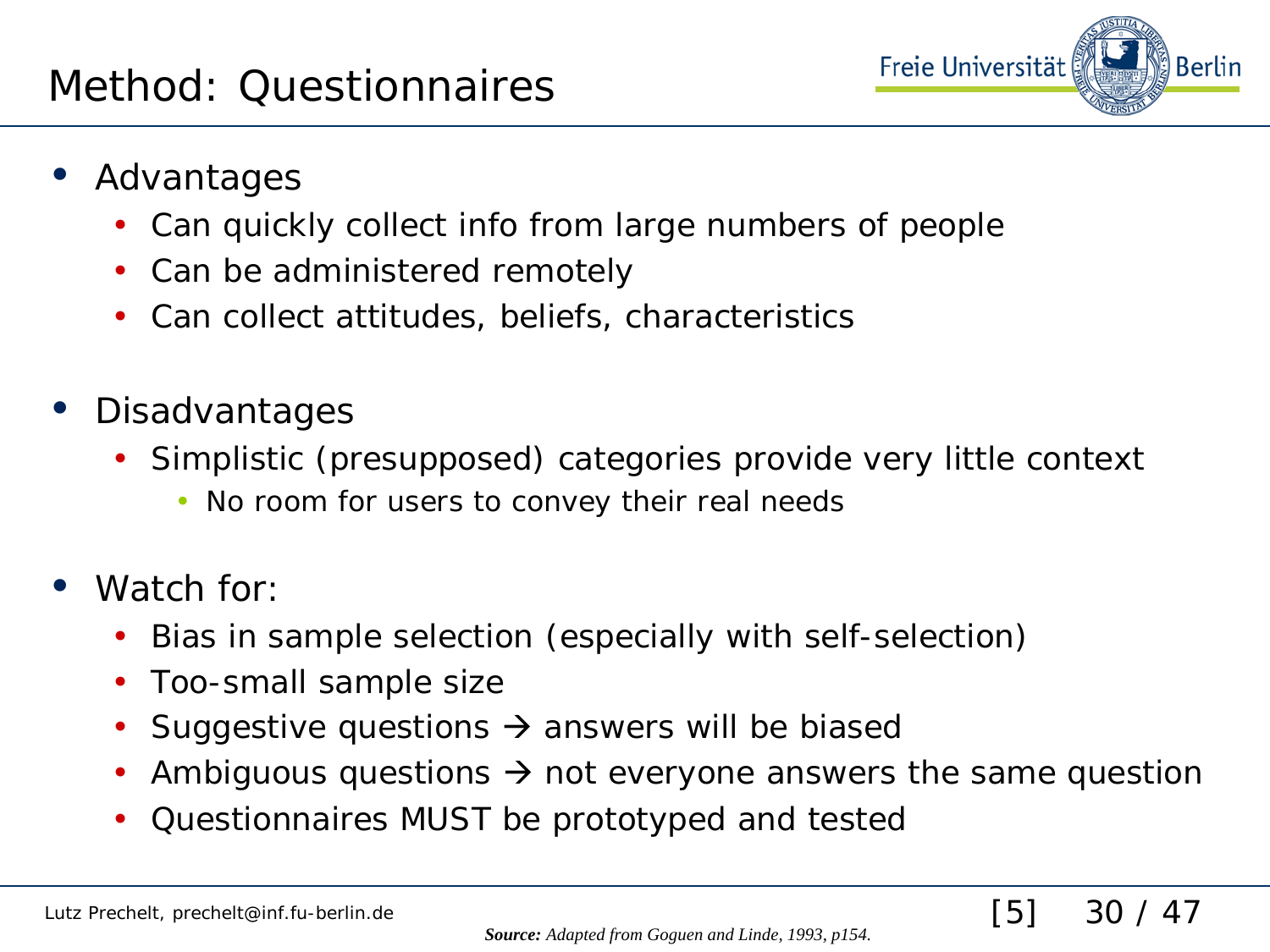## Methods: Group Elicitation Techniques Freie Universität

- Types:
	- Joint/Rapid Application Development (JAD/RAD) Workshops
	- Focus Groups
	- Brainstorming
- Advantages



- Can gauge group reaction to mock-ups, storyboards, etc.
- Disadvantages
	- May create unnatural groups (uncomfortable for participants)
	- **Danger of Groupthink**
	- May only provide superficial responses where detail is needed
	- Requires a highly trained facilitator
- Watch for
	- Sample bias
	- Dominance and submission



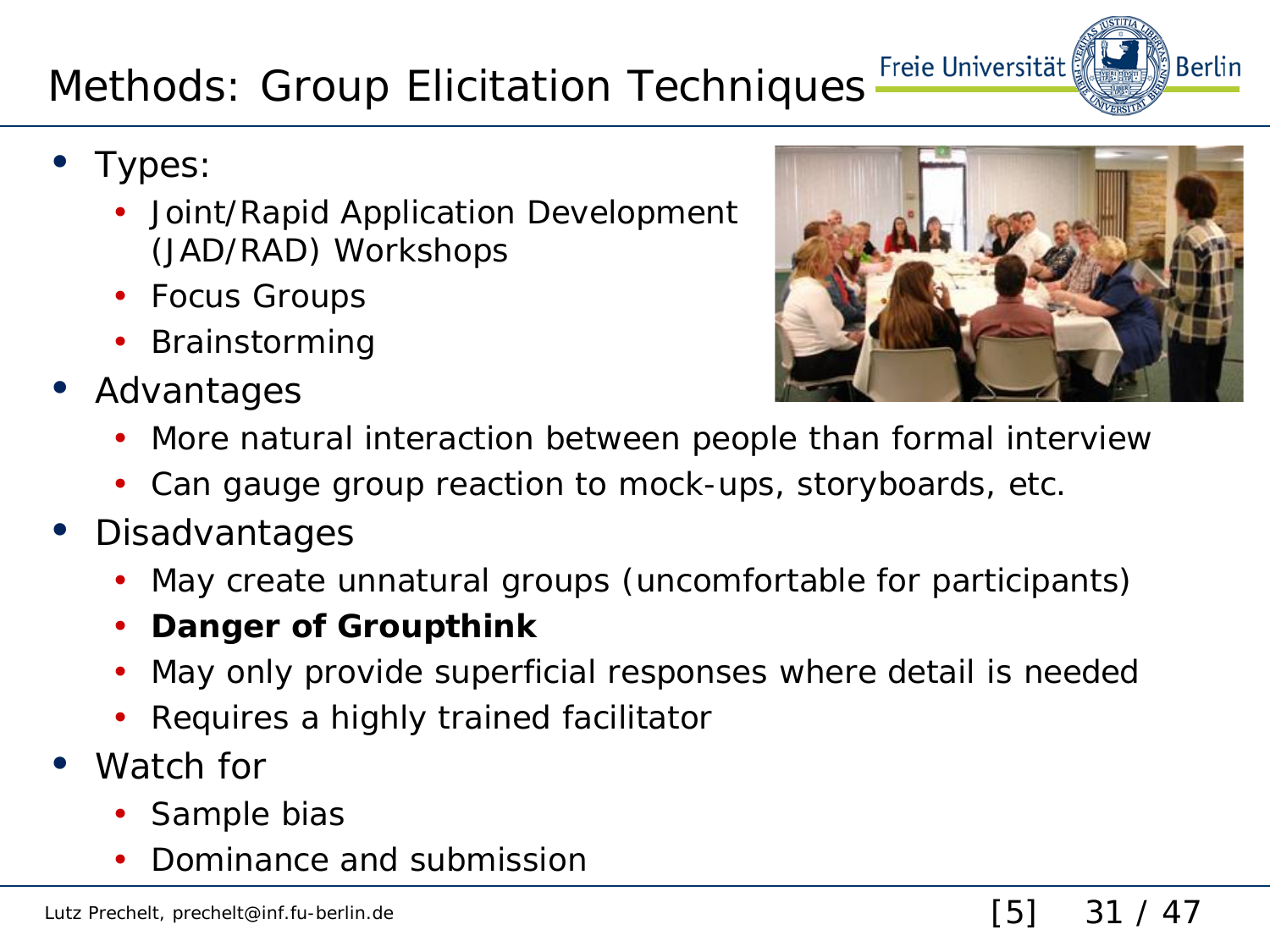#### Elicitation Techniques



- Traditional Approaches
	- **Introspection**
	- Existing Documents/Data
	- **Interviews** 
		- Open-ended
		- Structured
	- Surveys/Questionnaires
	- Group elicitation
		- Focus Groups
		- **Brainstorming**
		- JAD/RAD workshops
	- **Prototyping**
- **Representation-based approaches**
	- **Goal-based**
	- **Scenario-Based**
	- **Use Cases**
- Contextual (social) appr.
	- Ethnographic techniques
		- Participant Observation
		- Ethnomethodology
	- Discourse Analysis
		- Conversation Analysis
		- Speech Act Analysis
	- Participatory Design
	- Sociotechnical Methods
		- Soft Systems Analysis
- Cognitive approaches
	- Task analysis
	- Protocol analysis
	- Knowl. Acquisition Technqs
		- Card Sorting
		- Laddering
		- **Repertory Grids**
		- Proximity Scaling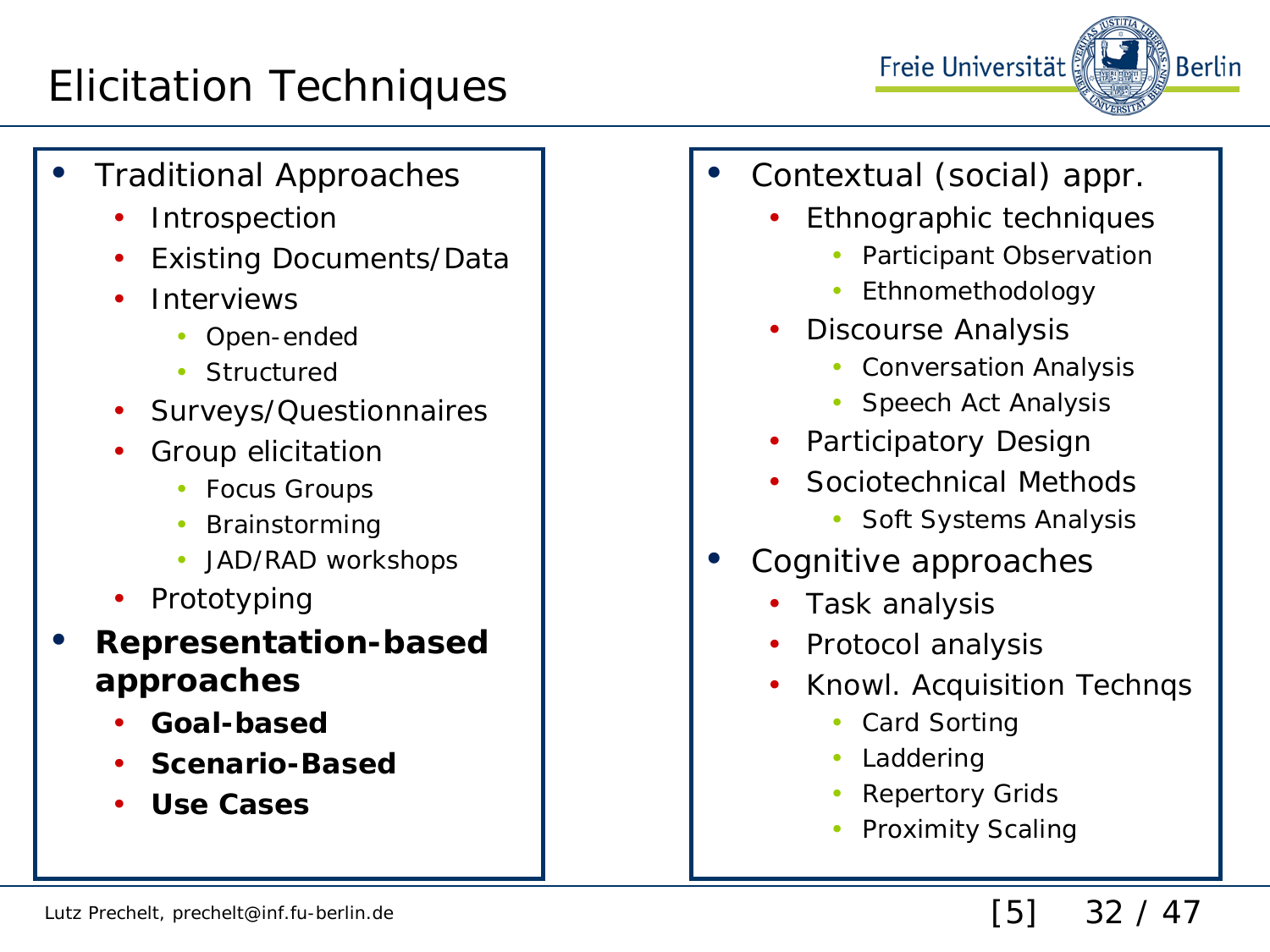

- Approach
	- Focus on why systems are constructed
	- Express the 'why' as a set of stakeholder goals
		- The top-level goal is often "save money" or "make money"
		- Use goal refinement to arrive at specific requirements
	- Goal analysis: document, organize and classify goals
	- Goal hierarchies show refinement and obstacle relationships between goals
- Advantages
	- Reasonably intuitive
	- **Sound basis for conflict resolution**
- Disadvantages
	- Hard to cope with evolution of goals



• **Either very complex goal hierarchy (can lead to analysis paralysis) or lack of detail**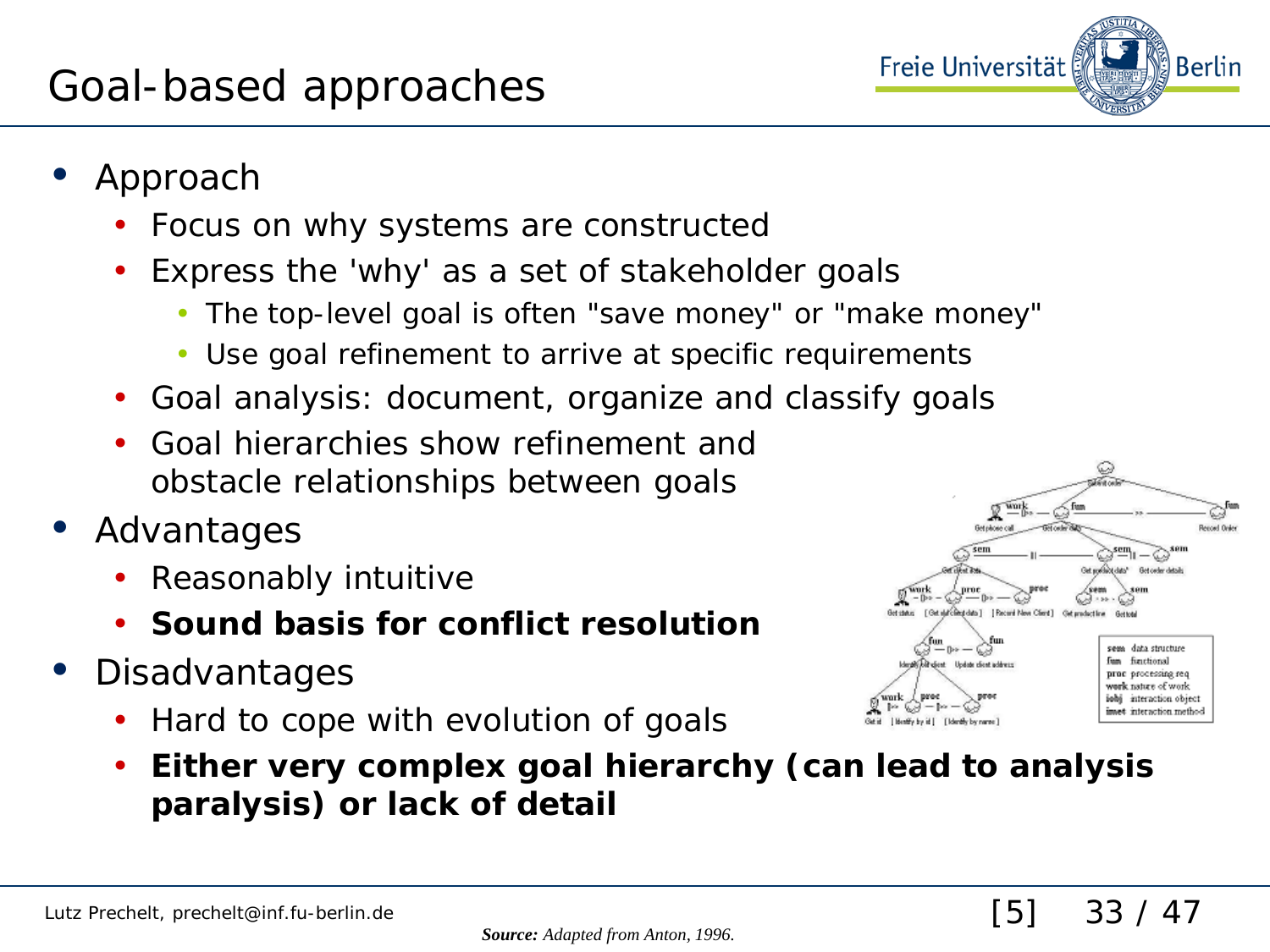

[5] 34 / 47

- **Scenarios** 
	- Specific sequence of interaction between actor and system
		- typically between 3 and 7 steps
	- May be:
		- positive (i.e. required behavior)
		- negative (i.e. an undesirable interaction)
	- Often used as a first step when writing use cases
- Advantages
	- Very natural: stakeholders tend to use them spontaneously
	- Short scenarios very good for quickly illustrating specific interactions
- Disadvantages
	- Lack of structure: need use cases or task models to provide higher-level view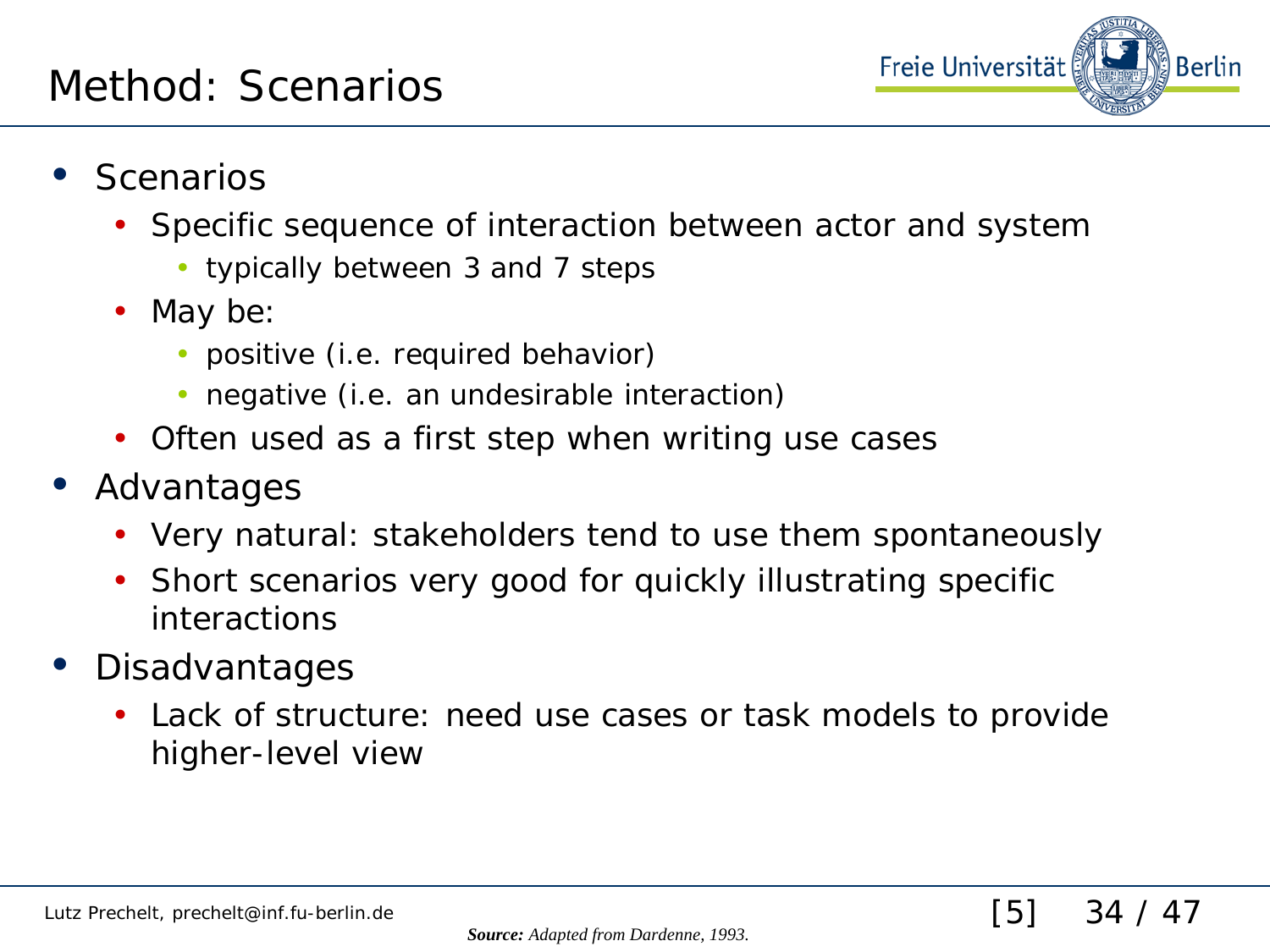#### Method: Use Cases

- What is a use case?
	- A description of a sequence of actions that a system performs that yields an observable result of value to a particular actor
		- i.e. a description of a set of possible concrete scenarios that have a common purpose
	- Typically written in natural language
- Advantages
	- Easy to write, easy to understand (natural representation)
	- Helps in drawing system boundary
- Disadvantages
	- Use cases do not represent nonfunctional requirements
	- **Use cases do not capture domain knowledge**
	- Sometimes confused with a precise specification

| UC_23 - eVerordnung_erstellen_Abschnitt_3 |                                                                                                                                                                                                                               |
|-------------------------------------------|-------------------------------------------------------------------------------------------------------------------------------------------------------------------------------------------------------------------------------|
| <b>Beschreibung</b>                       | Die Informationen für eine eVerordnung werden zusammengestellt und<br>signiert. Die eVerordnung wird auf eGK oder VODD verschoben.                                                                                            |
| Anwendungsumfeld                          | Institution des Akteurs Arzt (z. B. Arztpraxis, Krankenhaus)                                                                                                                                                                  |
| Vorbedingungen                            | Rechtmäßige Nutzung der eGK ist überprüft.<br>٠<br>technisch nutzbare eGK liegt vor (gemäß [gemFK_CMSeGK_Nutz]).<br>٠<br>· Zugriffsauthentisierung durch Akteure ist erfolgt.                                                 |
| Auslöser                                  | Eine eVerordnung soll erstellt werden.                                                                                                                                                                                        |
| Eingangsdaten                             | VSD eGK / VOD AM / Signaturdaten                                                                                                                                                                                              |
| Ergebnisse                                | Die eVerordnung wurde auf VODD oder eGK gespeichert.                                                                                                                                                                          |
| Nachbedingungen                           | Die eVerordnung steht auf VODD oder eGK bereit zur weiteren<br>Verwendung.                                                                                                                                                    |
| Beteiligte Akteure                        | - Arzt<br>- Mitarbeiter medizinische Institution]:                                                                                                                                                                            |
| Geschäftsobjekte                          | eVerordnung                                                                                                                                                                                                                   |
| Standardablauf                            | 1 [Arzt oder Mitarbeiter medizinische Institution]:Informationen für die<br>eVerordnung zusammenstellen<br>2 [Arzt]:Informationen der eVerordnung anzeigen (zur Signatur)<br>3 [Arzt]:Informationen der eVerordnung signieren |

[5] 35 / 47

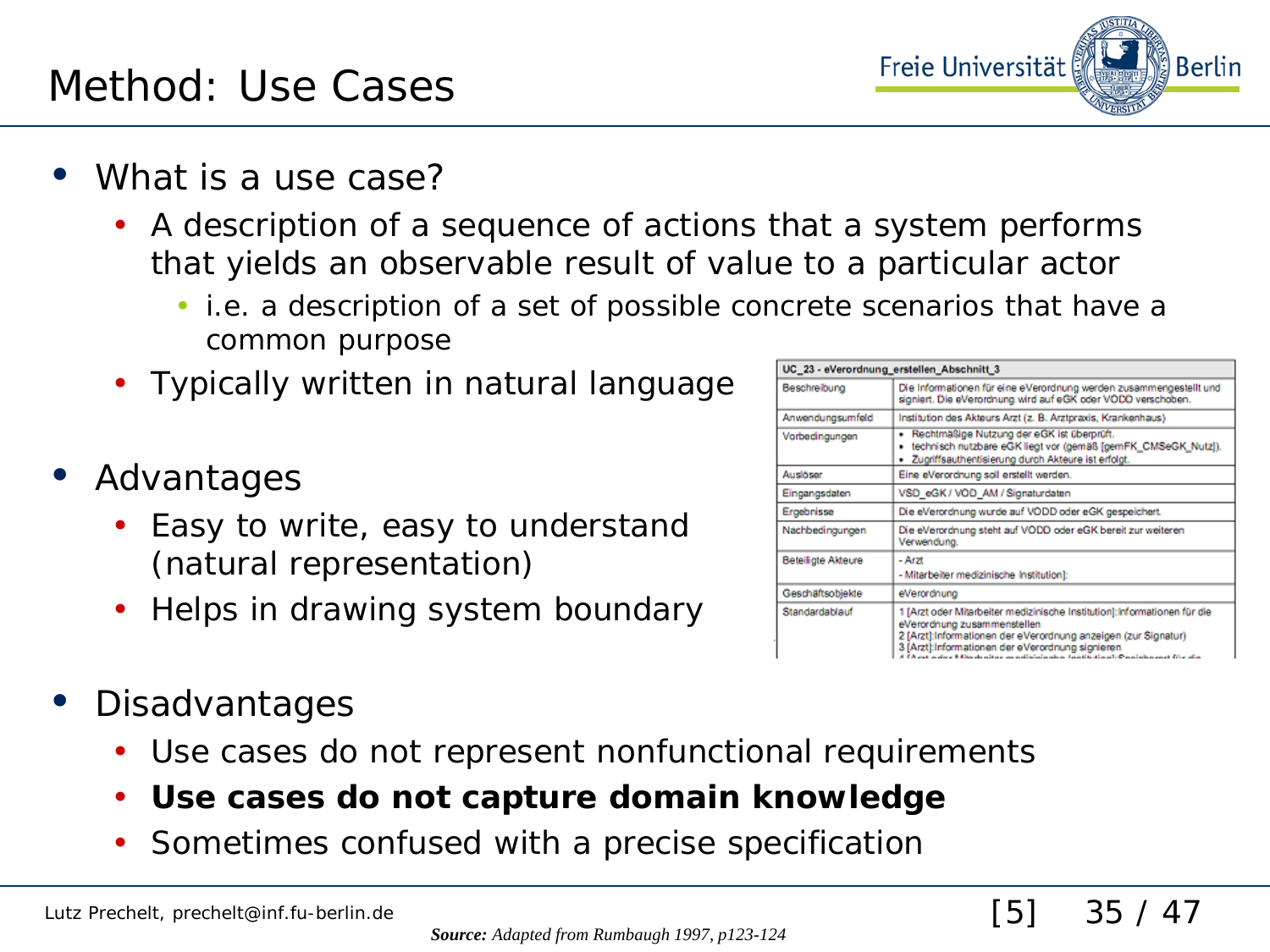### Note: Beware of natural language!

- Natural language is easy-touse, natural, and often appropriate for describing requirements
- But it is rarely precise!
- Example:

"Buffalo once roamed the plains in large numbers"



Freie Universität

္ဒိါ Berlin

[5] 36 / 47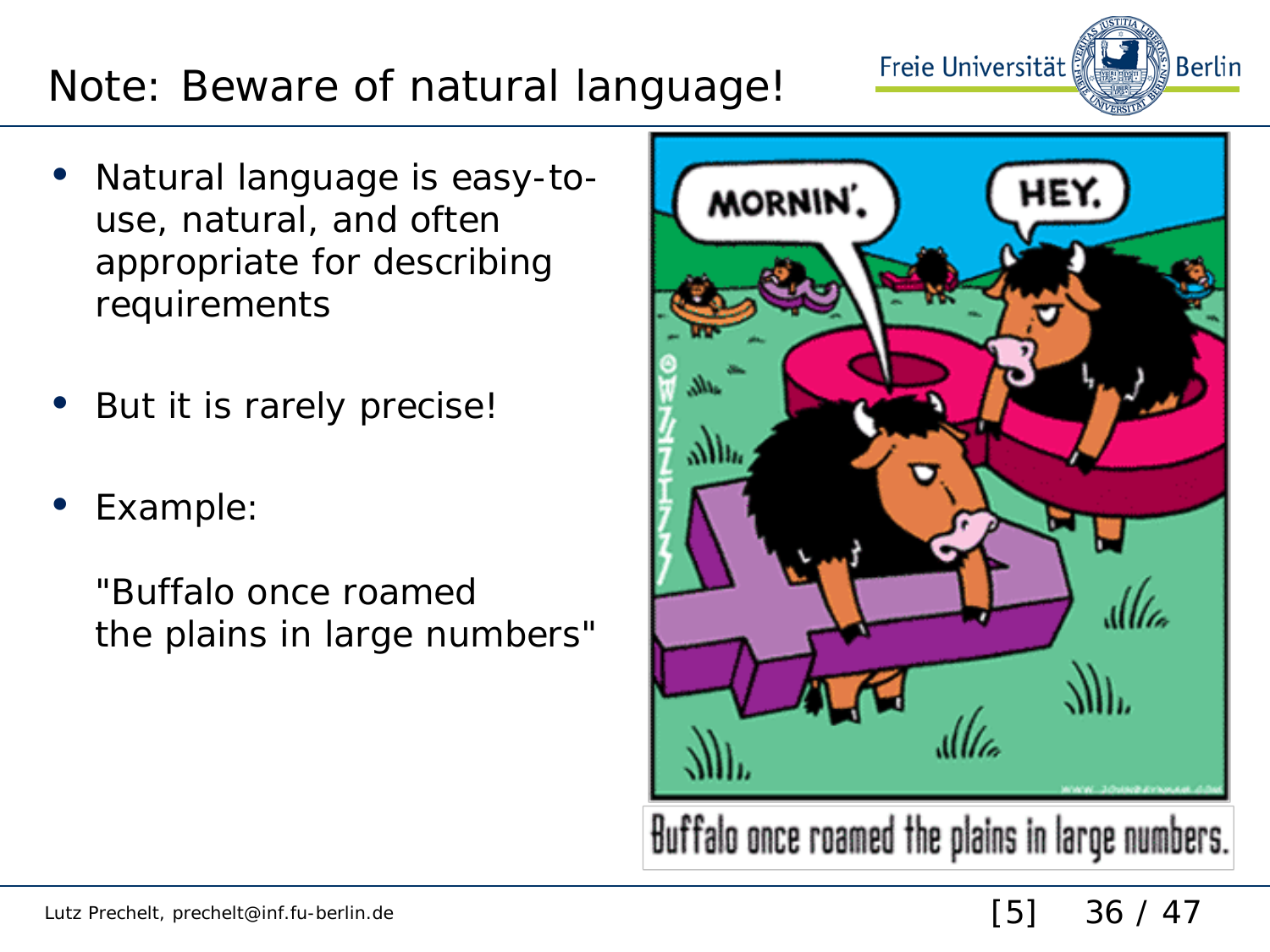#### Elicitation Techniques



- Traditional Approaches
	- **Introspection**
	- Existing Documents/Data
	- **Interviews** 
		- Open-ended
		- Structured
	- Surveys/Questionnaires
	- Group elicitation
		- Focus Groups
		- **Brainstorming**
		- JAD/RAD workshops
	- **Prototyping**
- Representation-based approaches
	- Goal-based
	- Scenario-Based
	- Use Cases
- **Contextual (social) approaches**
	- **Ethnographic techniques**
		- **Participant Observation**
		- Ethnomethodology
	- Discourse Analysis
		- Conversation Analysis
		- Speech Act Analysis
	- Participatory Design
	- Sociotechnical Methods
		- Soft Systems Analysis
- Cognitive approaches
	- Task analysis
	- Protocol analysis
	- Knowl. Acquisition Technqs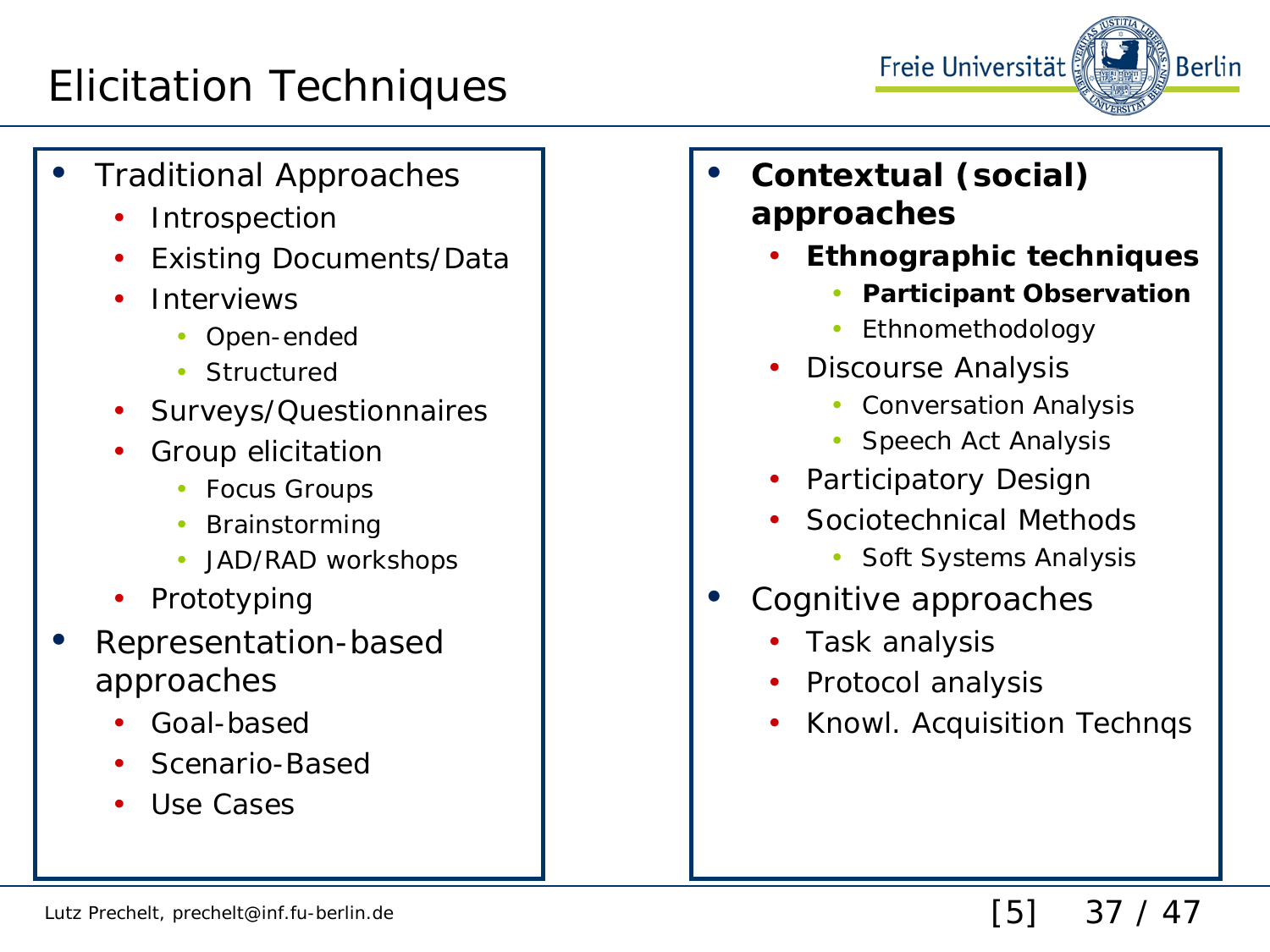

#### **Requirements elicitation is a social activity**

- Because it involves people-to-people communication
	- through discussions, observation, etc.
- Because it involves negotiation in bringing about consensus when there is disagreement.
- Because it affects and changes human activity systems

#### **The domain of application is often a social world**

- Need techniques that uncover the order of the social world
	- Social order might not be immediately obvious or describable
	- Social order cannot be assumed to have an *a priori* structure
- Social order can only be understood through **immersion**
	- Social order is constructed by the participants' actions
	- Need to witness the unfolding of social phenomena
	- Cannot just collect data using pre-given categories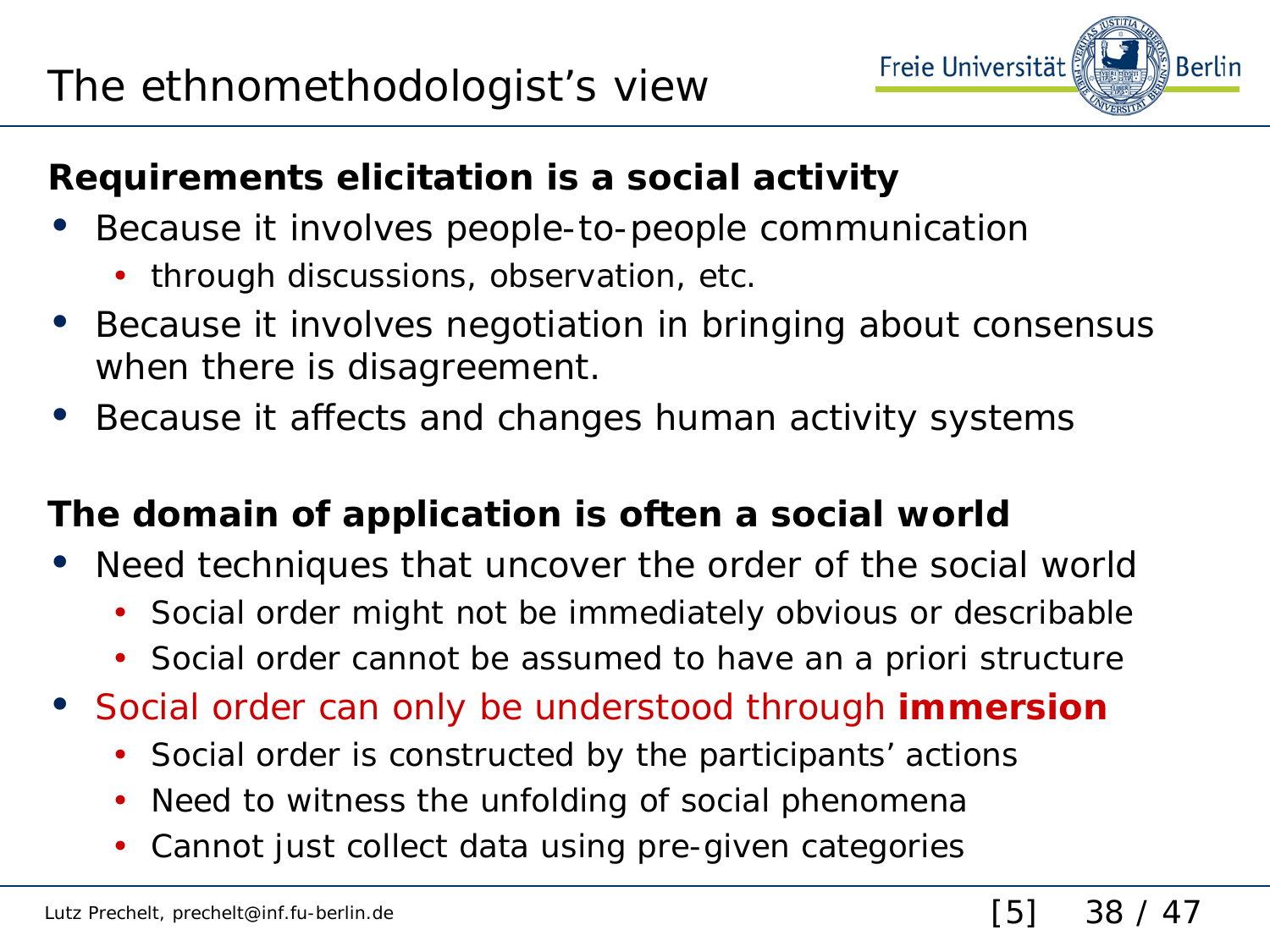

- **Assumptions** 
	- Social world is ordered
	- We cannot know the order a-priori
	- To understand it, we need to immerse in its natural setting
- **Categories** 
	- Most conventional approaches assume preexisting categories
		- This may mislead the observer (appropriation)
	- Ethnography attempts to use the subjects' own categories
		- Related to postmodern deconstruction: "there is no grand narrative"
- Measurement
	- There is no scientific objectivity about social phenomena
	- We need to use the subjects' own measurement theory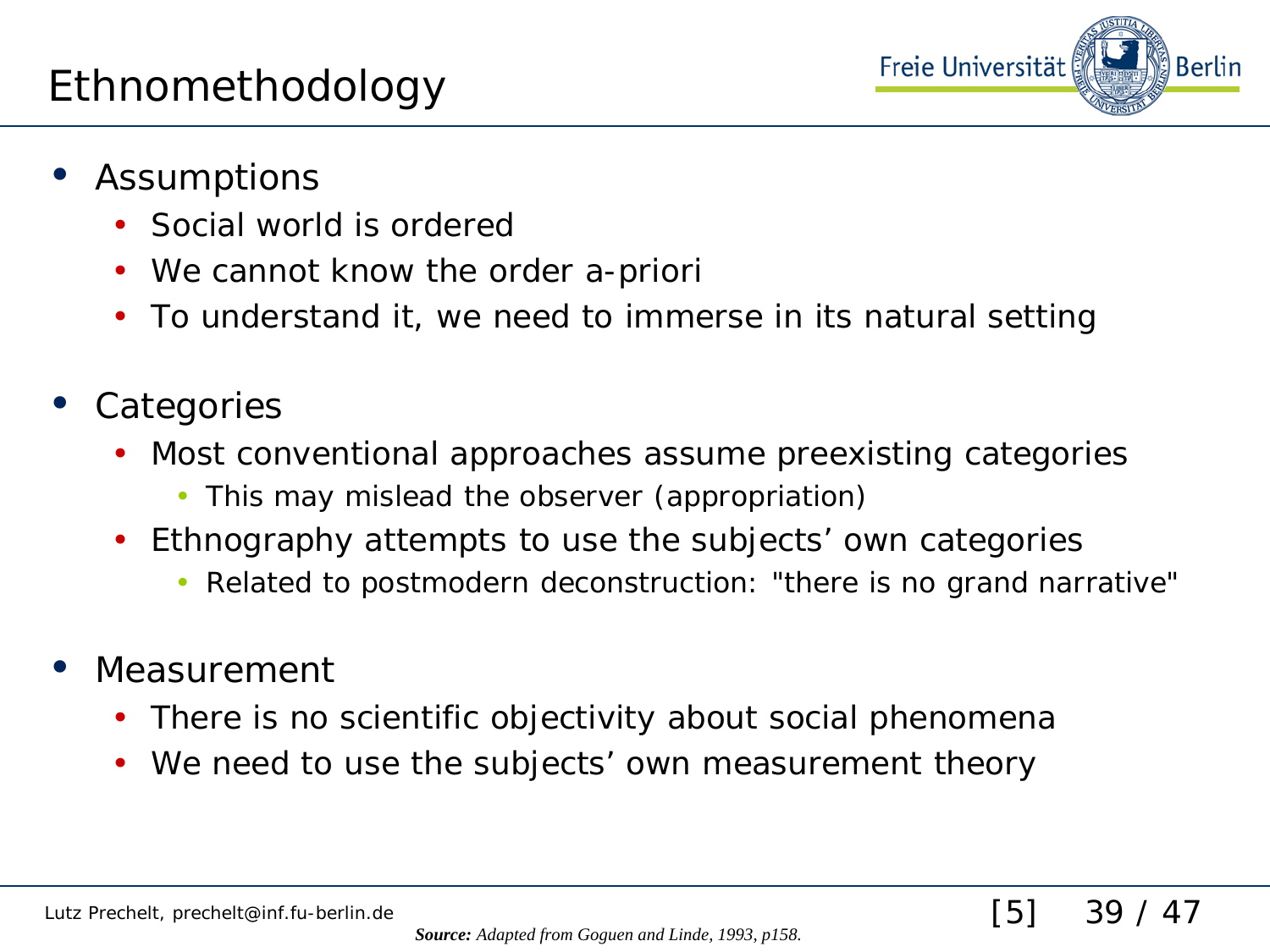#### Method: Participant observation ("teilnehmende Beobachtung")

- Approach
	- Observer spends time with the subjects, joining in, long enough to become a member of the group ('longitudinal studies')
- Advantages
	- Highly contextualized and relatively reliable
	- Reveals details that other methods cannot
- **Disadvantages** 
	- **Extremely time consuming!**
	- Resulting 'rich picture' is hard to analyze
	- Cannot say much about the results of proposed changes
- Watch for
	- going native!



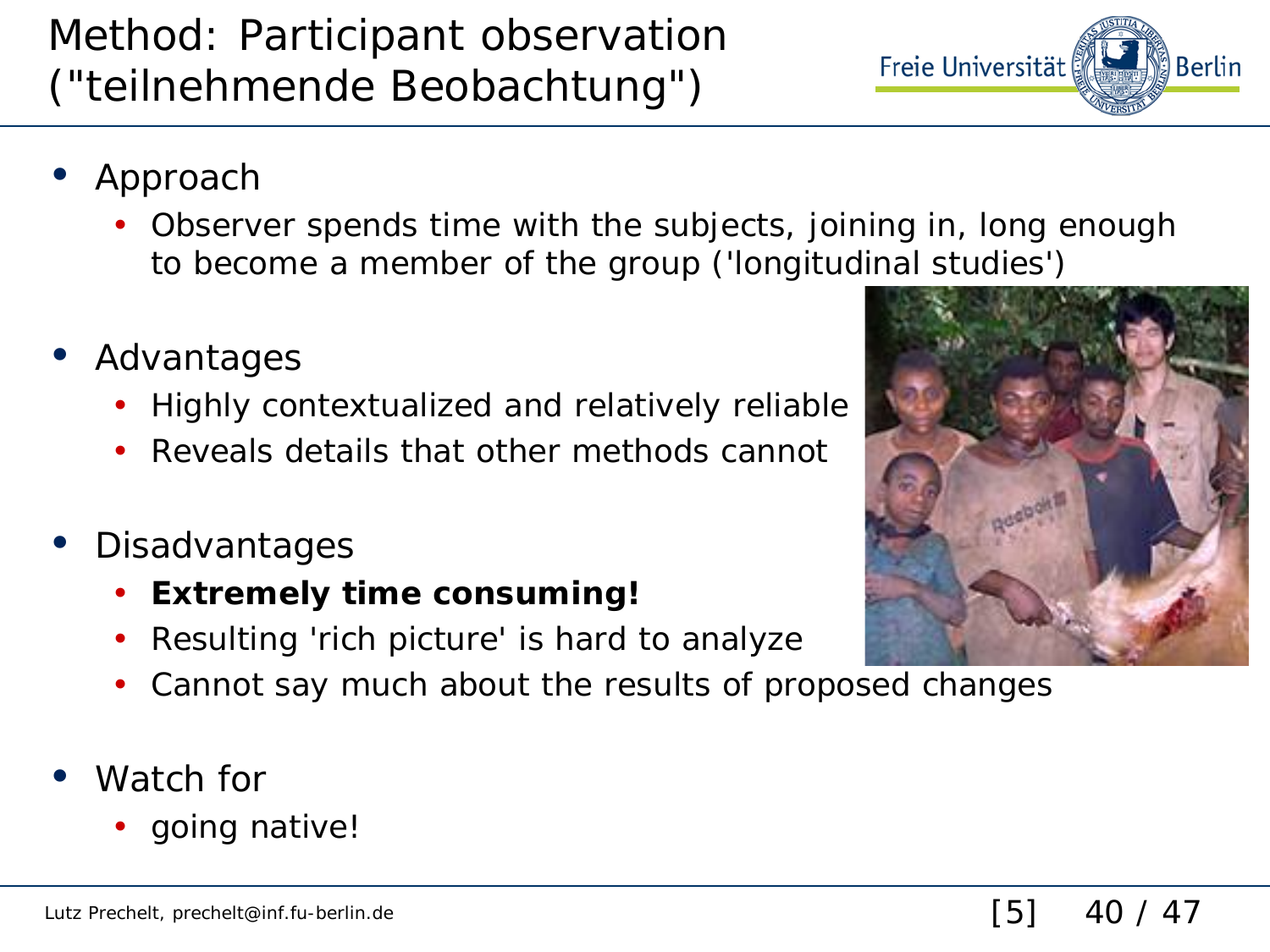#### Elicitation Techniques



- Traditional Approaches
	- **Introspection**
	- Existing Documents/Data
	- **Interviews** 
		- Open-ended
		- Structured
	- Surveys/Questionnaires
	- Group elicitation
		- Focus Groups
		- Brainstorming
		- JAD/RAD workshops
	- **Prototyping**
- Representation-based approaches
	- Goal-based
	- Scenario-Based
	- Use Cases
- Contextual (social) appr.
	- …
- **Cognitive approaches**
	- Task analysis
	- **Protocol analysis**
	- **Knowledge Acquisition Techniques**
		- **Card Sorting**
		- Laddering
		- **Repertory Grids**
		- **Proximity Scaling**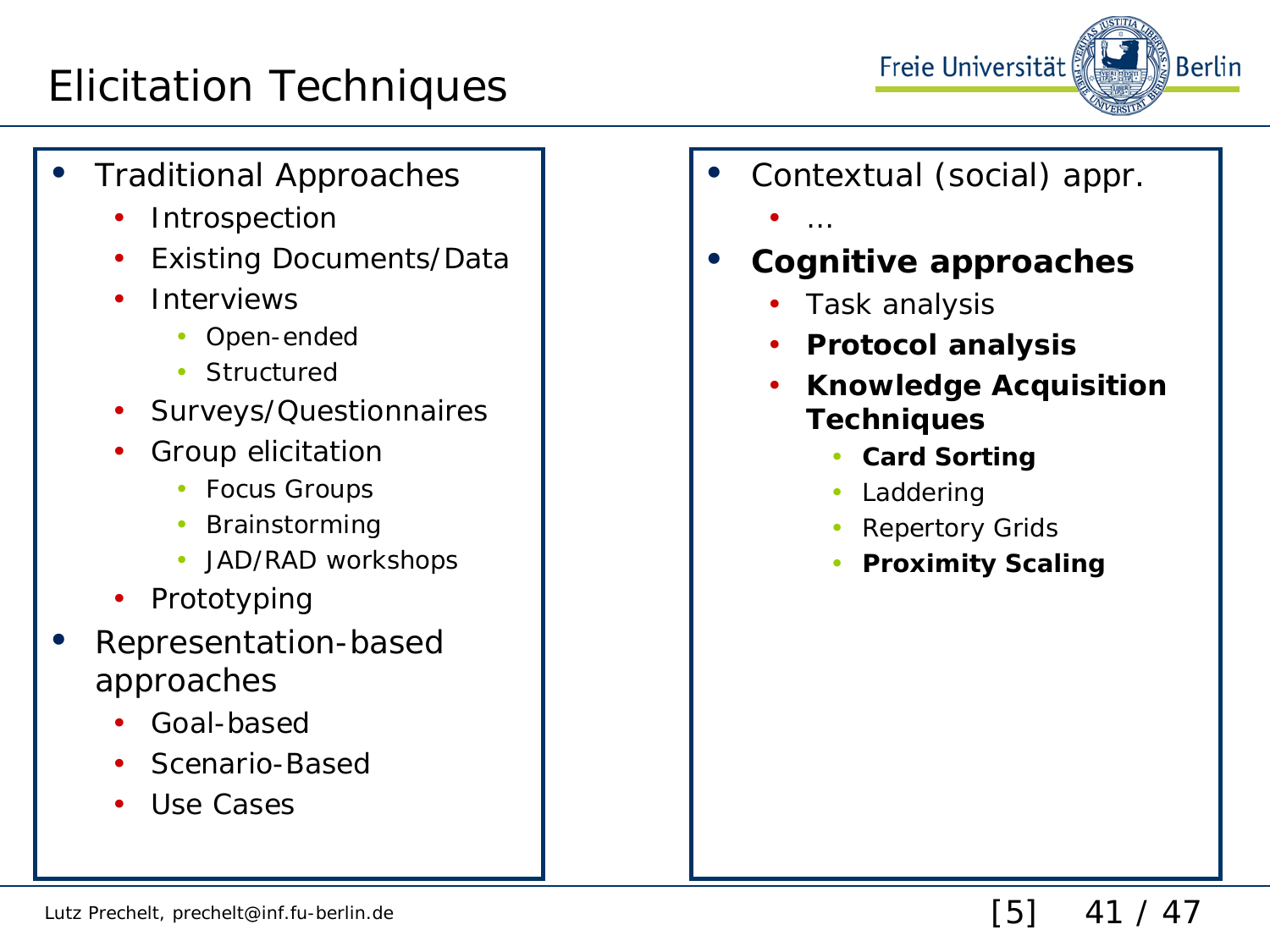

[5] 42 / 47

- Based on protocols created from vocalizing behavior
	- either "think-aloud" or retrospective
- Analyze protocols to reveal requirements
- **Advantages** 
	- Direct verbalization of cognitive activities
	- Embedded in the work context
	- Good at revealing interaction problems with existing systems
- Disadvantages
	- **Interpretation requires introspection, hence unreliable**
	- No social dimension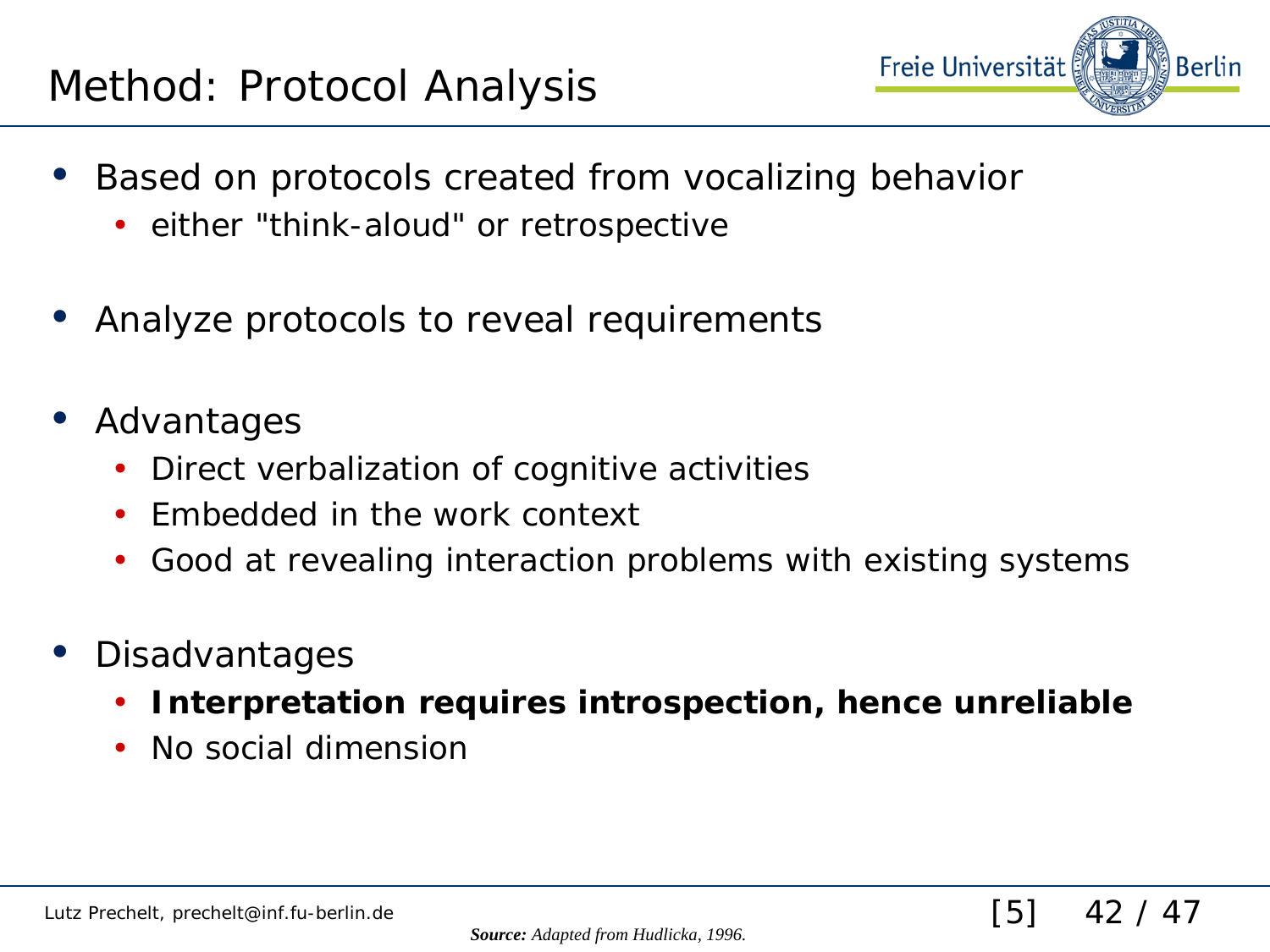#### Freie Universität Method: Proximity Scaling Techniques

- Given some domain objects, derive a set of dimensions for classifying them:
	- Step 1: pairwise proximity assessment among domain elements
		- captures tacit knowledge of expert
	- Step 2: automated statistical analysis to build multi-dimensional space to classify the objects

[5] 43 / 47

- Advantages
	- Helps to elicit mental models where complex multivariate data is concerned
	- **Good for eliciting tacit knowledge**
- **Disadvantages** 
	- Requires an agreed-upon set of objects
	- Only models classification knowledge, **not performance knowledge**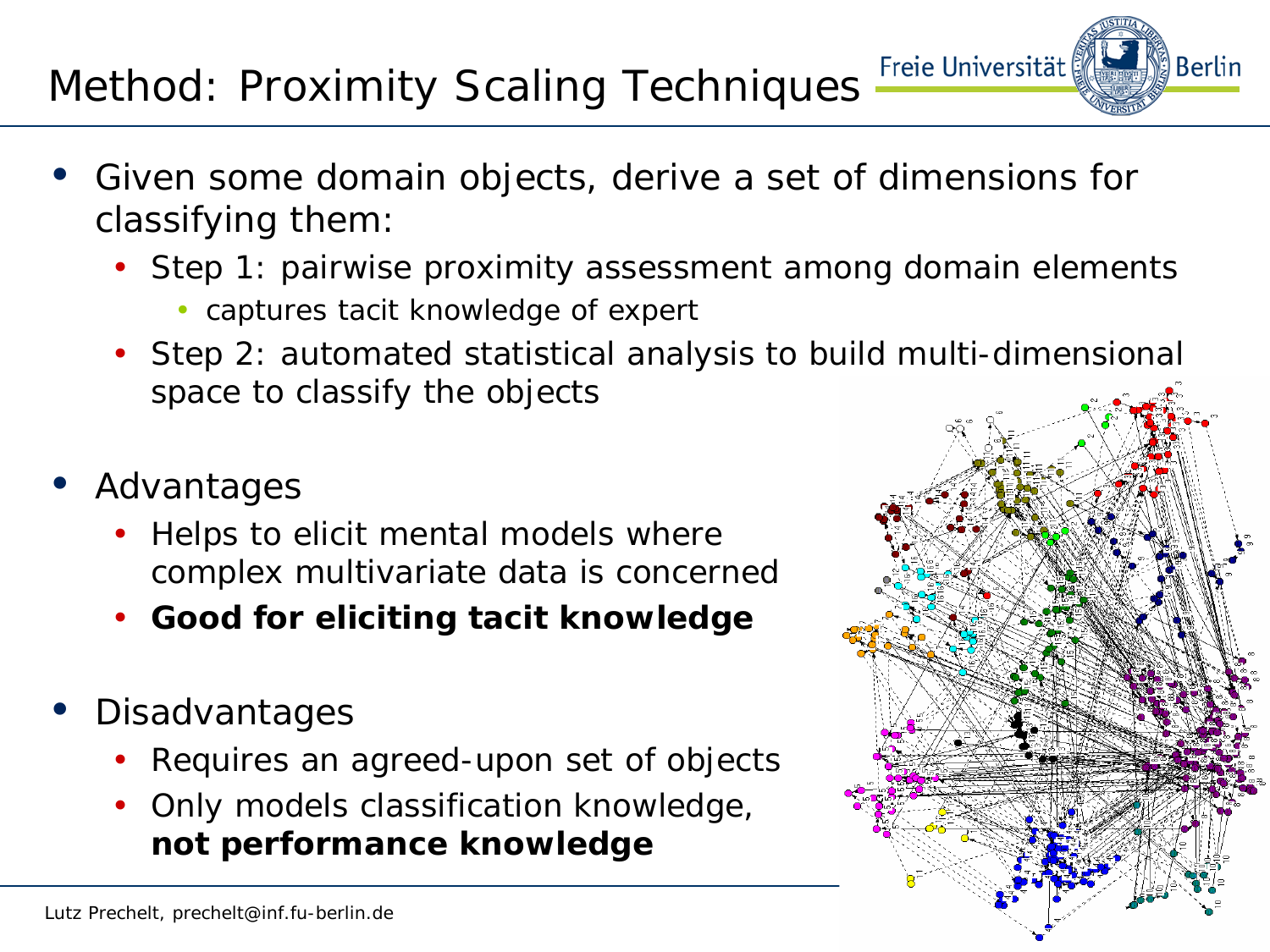#### Method: Card sorting

- For a given set of domain objects, written on cards:
	- Expert sorts the cards into groups...
	- ...then says what the criterion was for sorting, and what the groups were
- Advantages
	- Simple, amenable to automation
		- Elicits classification knowledge
	- **Good for eliciting tacit knowledge**
- Disadvantages
	- Requires an agreed-upon set of objects
	- Only models classification knowledge, **not performance knowledge**



Data from CASA

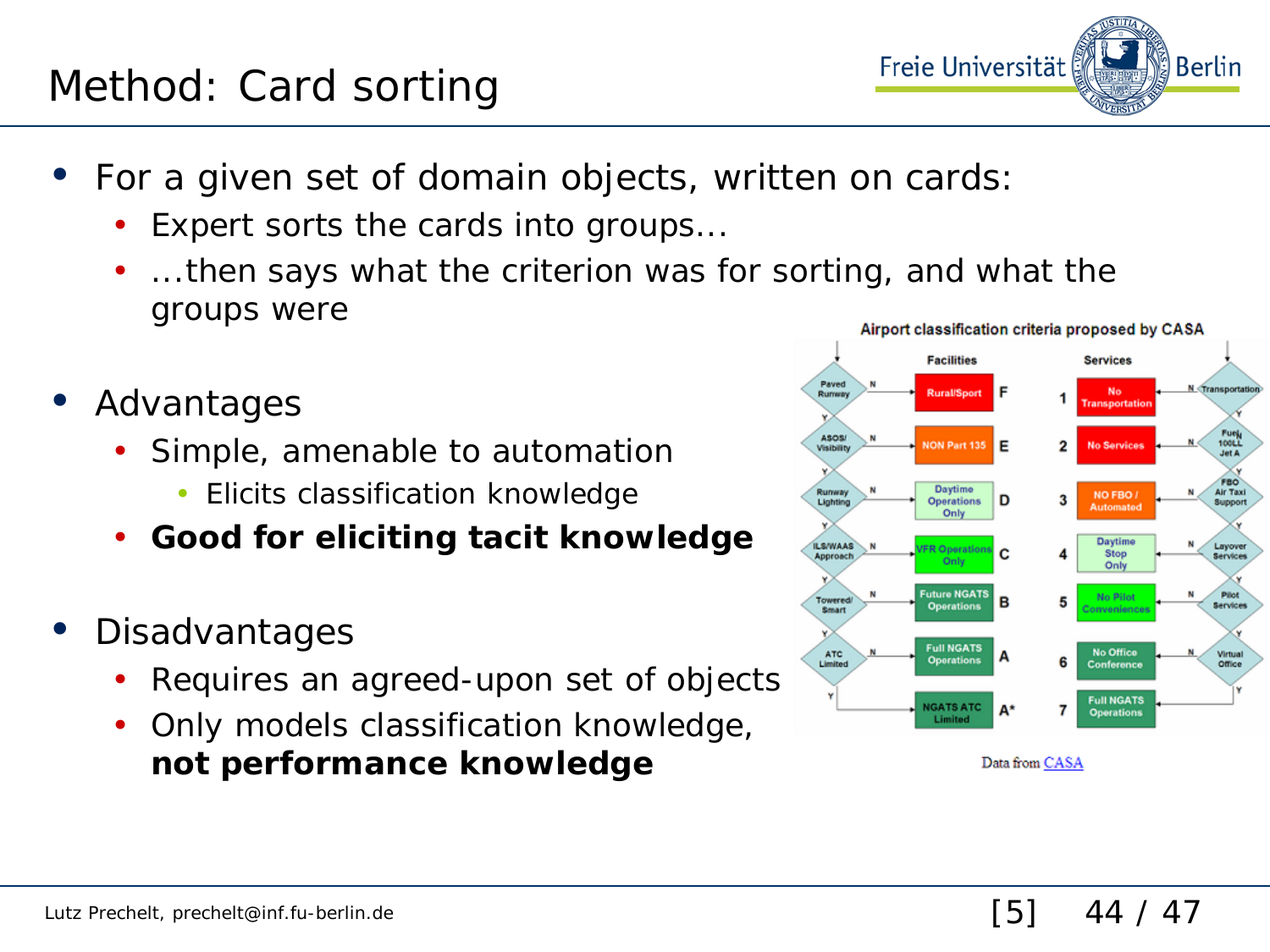

- Requirements represent the goals to be reached via a software system
- A specification describes what the software must do in order to fulfill the requirements
	- assuming certain domain properties are met
- Requirements elicitation is the basic step of Requirements Engineering
	- others are Req. Specification, Req. Validation, and Req. Management
- Requirements Eliciation must overcome many recurring problems
- Many different elicitation techniques should be combined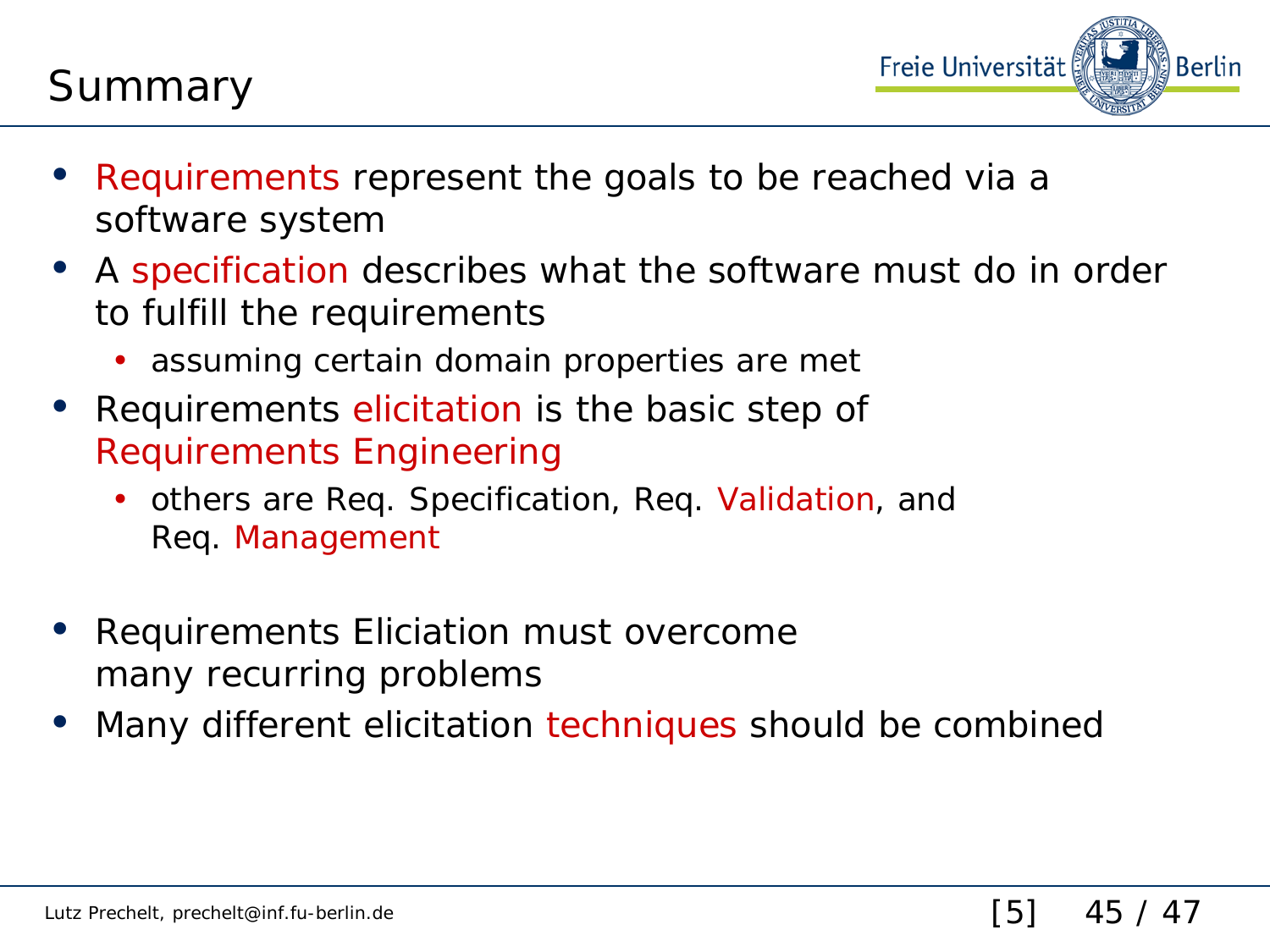



- James Robertson, Suzanne Robertson: "Mastering the Requirements Process: Getting Requirements Right", 3rd ed., Addison-Wesley 2012
- Donald Gause, Gerald Weinberg: "Exploring Requirements Quality before Design", B&T, 1989
	- auf deutsch: "Software Requirements: Anforderungen erkennen, verstehen und erfüllen", (vergriffen)